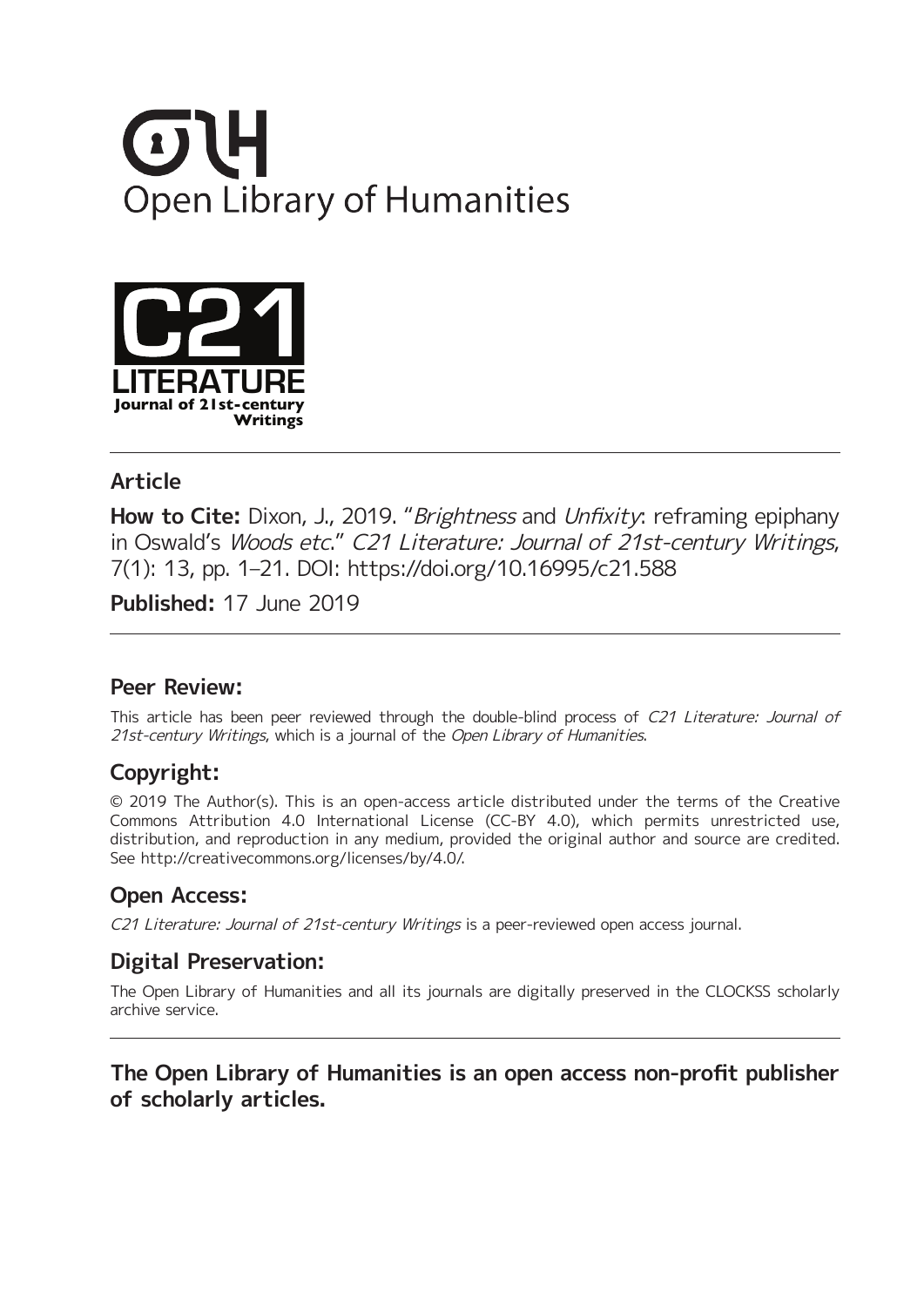

Dixon, J., 2019. "Brightness and Unfixity: reframing epiphany in Oswald's Woods etc." C21 Literature: Journal of 21st-century Writings, 7(1): 13, pp. 1-21. DOI: <https://doi.org/10.16995/c21.588>

#### **ARTICLE**

# Brightness and Unfixity: reframing epiphany in Oswald's Woods etc.

Joanne Dixon Nottingham Trent University, UK [joanne.dixon@ntu.ac.uk](mailto:joanne.dixon@ntu.ac.uk)

Epiphany in contemporary British poetry is perceived by some poets and critics, often those who self-identify as being outside of the mainstream, as a uniform, coercive, teleological, and unchallenging literary mode. This article intervenes in these debates to show how mainstream contemporary poetry, like its more experimental and avant-garde counterparts, also disrupts the traditional epiphanic paradigm. Through new critical readings of selected poems from Alice Oswald's collection Woods etc. (2005), this article argues for a reframing that comprises epiphanies of 'brightness' and 'unfixity' and resists a teleological reading of this deep-rooted literary mode. It proposes that these poems offer a new way of thinking about epiphany as an ongoing process of revelation in contrast to the more familiar and well-established singular moment of insight.

**Keywords:** epiphany; Oswald; contemporary poetry; Woods etc.

Reviews and critical studies in the popular press suggest that epiphany is unfashionable in some quarters. The artifice of epiphany, and the authorial control characteristic of some epiphanic modes, is now often criticised by some poet-critics. Marjorie Perloff (2012), has expressed concern that rigidly linear epiphanies have become a mainstay of contemporary poetry. In her reading of the *Penguin Anthology of 20th Century American Poetry* (2009 ed. Rita Dove), Perloff identifies a recurring pattern: 'observation—triggering memory—insight', and is troubled by what she calls 'a tepid tolerance' for this type of formulaic and contained sequence of experience (2012: n.pag). Lyn Hejinian's concerns go further. Hejinian's description of poems that employ a 'coercive epiphanic mode' (1985: n.pag) suggests that the interpretation of the insight is controlled by the poet. She condemns epiphany as 'a negative model' with a 'smug pretension to universality' and a 'tendency to cast the poet as guardian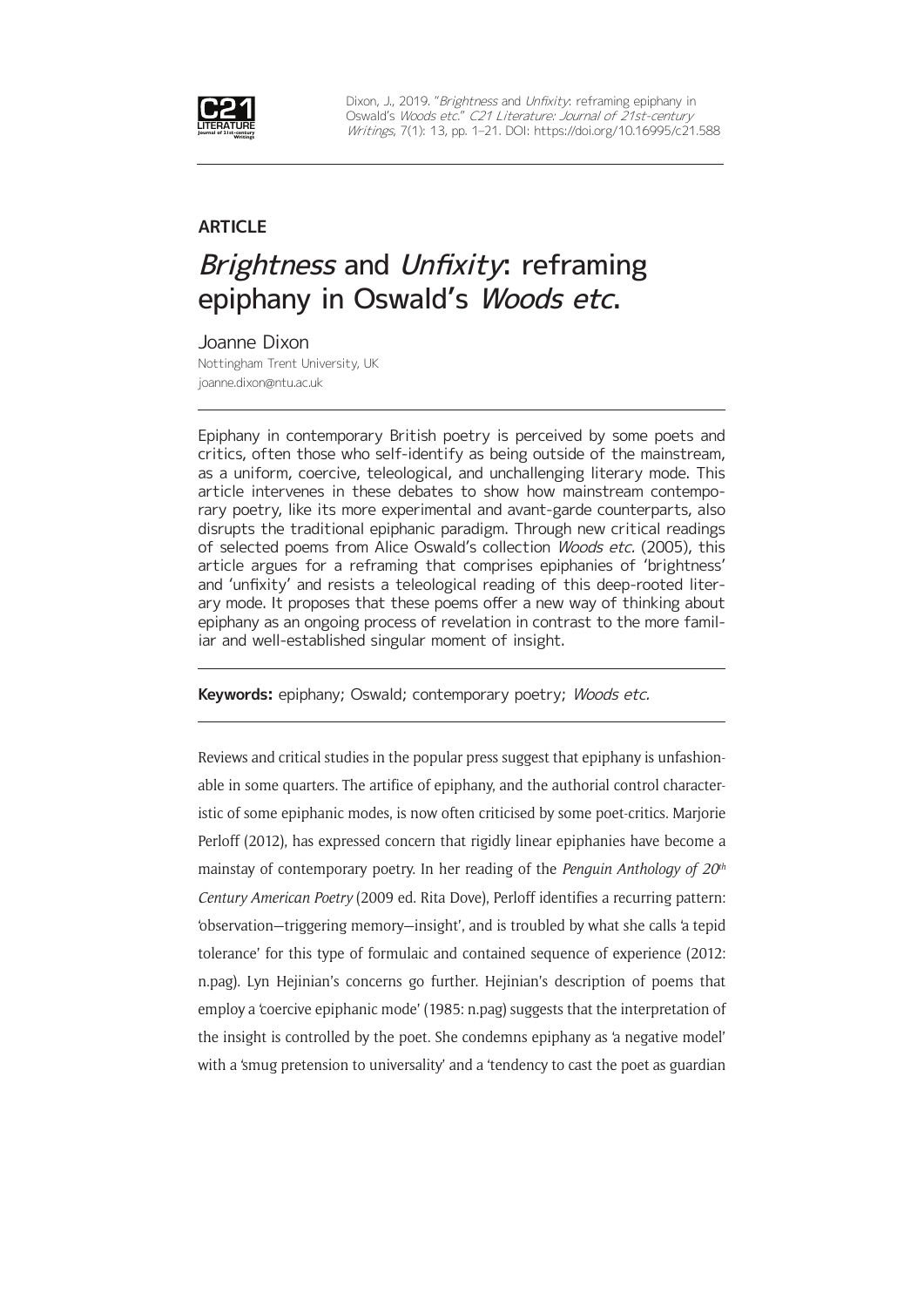to Truth' (Hejinian 1985: n.pag). Instead, Hejinian advocates a mode of poetry that 'invites participation' of the reader and rejects the authority of the writer over the reader through structural devices such as the uneven distribution of words and lines on a page (1985: n.pag). Catherine Hales expresses a similar view. In 2010 Hales' poems were anthologised in *Infinite Difference: Other Poetries by U.K. Women Poets*, edited by Carrie Etter – an anthology which draws attention to a distinction between mainstream and more experimental and avant-garde modes of poetry. As Etter claims, this anthology gathers together 'poetries not readily found' in mainstream publications (2010: 9). Introducing her poems in this anthology, Hales declares that she values poetry for its power to 'irritate' and to juxtapose 'scraps of languages from different places and registers' to create 'meaning that is not subject to control or definition' (Hales in Etter 2010: 63). From her position within Etter's anthology of 'other' poetries, Hales dismisses epiphany as purposeless in our 'messy' world (Hales in Etter 2010: 63) and an inadequate mode for expressing the disorder and uncertainty of contemporary experience.

In contrast, this article argues that the poetry of Alice Oswald, whose work is often  $\alpha$ considered within the mainstream,<sup>1</sup> presents epiphanies that embrace the 'messiness' advocated by Hales in *Other Poetries*, and challenges the reductive paradigms identified by Perloff and Hejinian. Through close readings of poems in Oswald's collection, *Woods etc.* published in 2005, it will explore how Oswald engages with an epiphanic mode that resists a teleological reading of epiphany, a reading that casts epiphany as a linear progression towards a fixed endpoint characterised by insight, understanding and new (self-)knowledge. Instead, this article considers how Oswald's work pushes at the boundaries of what epiphany might be and opens-up the potential of the epiphanic mode to unfixity, exploring epiphany as a continual process of things coming to light, rather than as the isolated revelation of a fixed insight.

James Joyce is frequently regarded as a key figure in discussions of literary epiphany as a mode of writing. Wim Tigges claims that Joyce's writing established the

<sup>1</sup> Oswald occupies a significant position in the landscape of contemporary British poetry, appearing frequently in public media, on the festival circuit, on prize-lists and lecture programmes.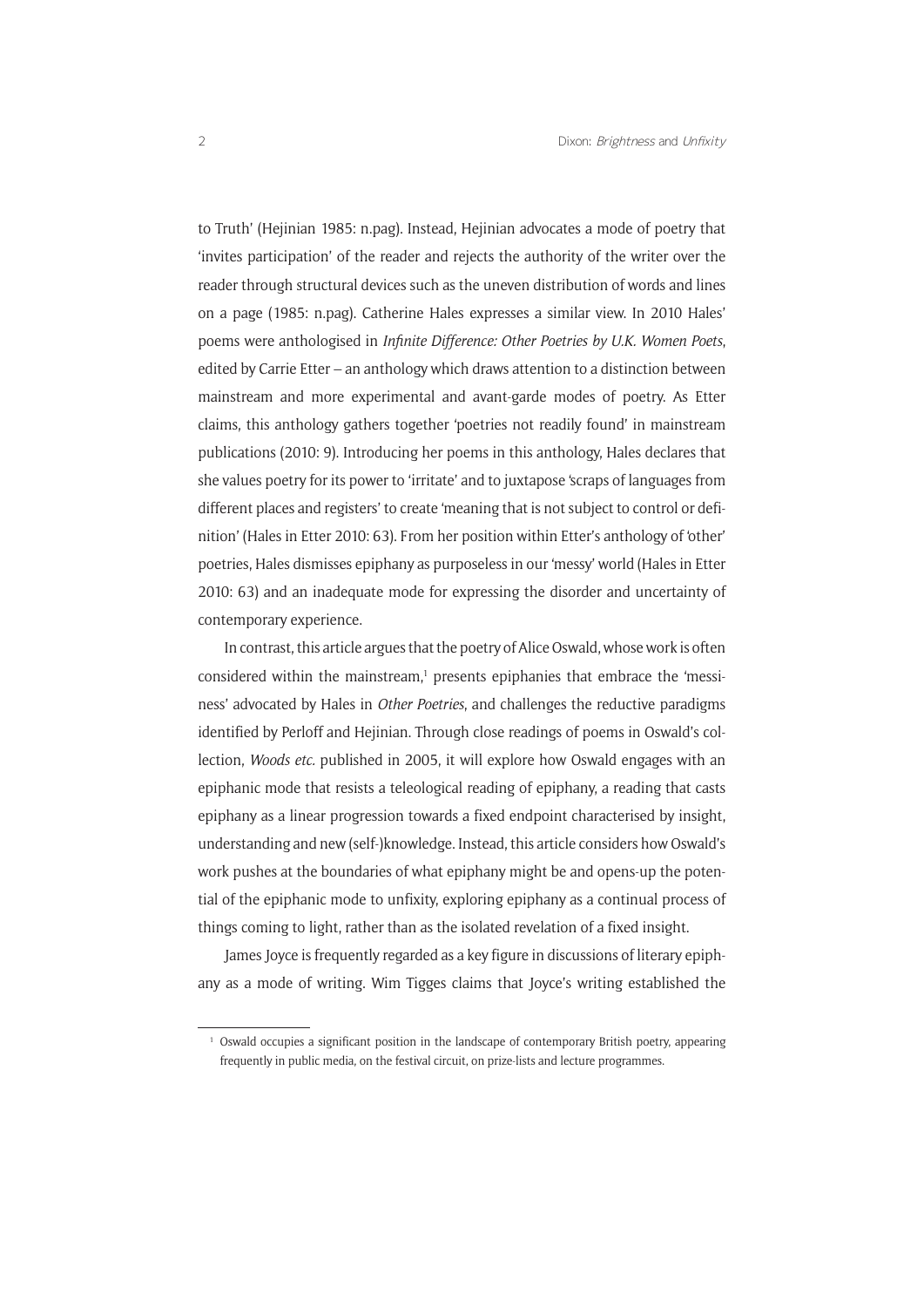'critical reputation' of the literary epiphany. However, he also acknowledges its origins in the lyric poetry of the Romantics and earlier (1999: 11).<sup>2</sup> Perhaps the most wellknown iteration of epiphany is offered by William Wordsworth in *The Prelude* (1850). In Book XII of *The Prelude*, Wordsworth describes 'spots of time' as unique moments arising from intense interactions with the non-human world. ([1850] 1995: 479). '[S]pots of time' have the capacity to reawaken childhood memories during 'trivial occupations' and 'ordinary intercourse', with the result that 'minds/Are nourished and invisibly repaired' ([1850] 1995: 479) — the teleological pattern of 'observation triggering memory—insight' that Perloff asserts is incongruous within the context of contemporary poetry (2012: n.pag). In this paradigm, epiphanies are defined as concluding moments of insight that lead to self-improvement or awareness.

The works of James Joyce, which have become synonymous with literary epiphany, follow a similar theme. Writing between 1901–2, and later in 1904, Joyce collected together a series of brief prose vignettes which he referred to as 'epiphanies' and some of these were later incorporated into *A Portrait of the Artist as a Young Man*  and its earlier version *Stephen Hero*.<sup>3</sup> These sketches recorded 'fragments of overheard dialogue or personal meditation' which A. Walton Litz claims are not by themselves revelations: they could only have had significance to Joyce himself (Walton Litz in Joyce, *Poems and Shorter Writings*. [1901–2, 1904] 2001: 157). However when these fragments are integrated into Joyce's later writings, Walton Litz argues that they gain a 'revealing context'(159). For example, in the posthumously published novel *Stephen Hero*, Stephen Dedalus explains that 'By an epiphany he meant a sudden spiritual manifestation', telling his companion, Cranly, that even the clock of the Ballast Office is 'capable of an epiphany' ([1944] 1965: 211). Stephen describes how when his 'glimpses' or 'gropings of the spiritual eye' reach an 'exact focus' of the clock they produce an epiphany through which he will 'find the supreme quality of beauty' ([1944] 1965: 211). Here, Stephen's language with its insistence on

<sup>&</sup>lt;sup>2</sup> For a comprehensive survey of literary epiphany see Wim Tigges' 1999 edited collection of essays *Moments of Moment: Aspects of the Literary Epiphany*. Amsterdam: Rodopi.

<sup>3</sup> A detailed explanation of these prose vignettes is provided by A. Walton Litz in James Joyce, *Poems and Shorter Writings*, p. 157.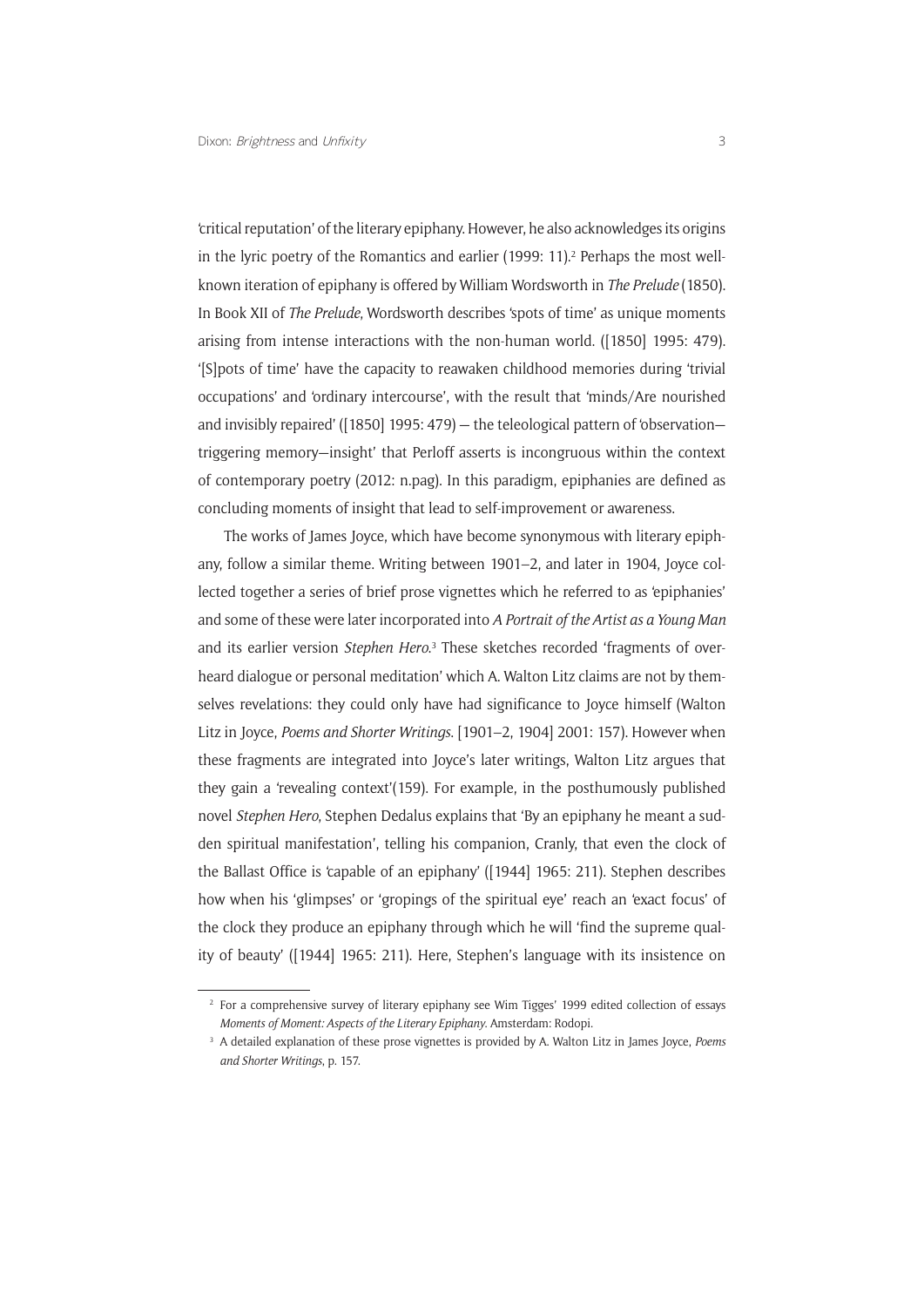the 'spiritual' and the 'supreme'  $-$  etymologically that which is above him  $-$  draws on the Christian significance of epiphany. The feast of Epiphany (6 January) in the Christian calendar marks the manifestation of Christ to the Magi, and although in a secular context epiphany has come to mean *any* moment of great or sudden revelation, <sup>4</sup> Joyce's rendering of Stephen's epiphanic moment highlights an experience of revelation and transcendence marked by the presence of the divine.<sup>5</sup>

An inanimate object does not have the capacity to experience an epiphany, but the culmination of Stephen's extraordinary focus on the everyday object of a clock is a moment of discovery and new knowledge. An insight, similar to Wordsworth's 'spots of time', is achieved suddenly, in a moment. A few pages later Stephen adds that 'this is the moment which [he] call[s] epiphany', a moment when 'we recognise that it is *that* thing which it is. Its soul, its whatness, leaps to us from the vestment of its appearance' ([1944] 1965: 213). Epiphany is again described as a spiritual moment, one through which underlying significance is revealed. In discovering 'its soul, its whatness', there is a sense of new understanding. Virginia Woolf articulates a similar iteration of epiphany, even if it is not labelled as such, in her previously unpublished memoir, 'A Sketch of the Past' (1939).<sup>6</sup> In the essay, she explains that 'moments of being<sup>7</sup> are revealed when she receives a 'sudden violent shock', as if she has felt a 'blow' ([1939] 1985: 72). The adjective 'sudden' draws attention to the unexpected and swift nature of the epiphanic experience. Similar to the explanations

<sup>4</sup> The term epiphany has been absorbed into modern consciousness as a moment when new knowledge or understanding is attained, for example, the headline from *Esquire* magazine online: 'The 5 Most Important Epiphanies Every Stylish Man Has: Eureka! Moments on the well-trodden path to dressing well' [http://www.esquire.co.uk/style/fashion/advice/a13233/how-stylish-men-know-how-to-dress](http://www.esquire.co.uk/style/fashion/advice/a13233/how-stylish-men-know-how-to-dress-well)[well](http://www.esquire.co.uk/style/fashion/advice/a13233/how-stylish-men-know-how-to-dress-well).

<sup>5</sup> In *A Portrait of the Artist as a Young Man* Joyce does not use the term epiphany; however Stephen's explanation of *claritas* (from Aquinas) retains echoes of the language used in its earlier version, *Stephen Hero*: 'The instant wherein that supreme quality of beauty, the clear radiance of the esthetic image, is apprehended luminously by the mind […]' (Joyce, in *A James Joyce* Reader: 481).

<sup>&</sup>lt;sup>6</sup> 'A Sketch of the Past' begins: 'Two days ago-Sunday 16<sup>th</sup> April 1939 to be precise-Nessa said if I did not start writing my memoirs I should soon be too old', thereby suggesting its date of composition (Woolf: 61).

<sup>7</sup> In 'A Sketch of the Past', Woolf both explains and illustrates what she calls her 'own psychology': her 'moments of being and non-being' (Woolf: 70).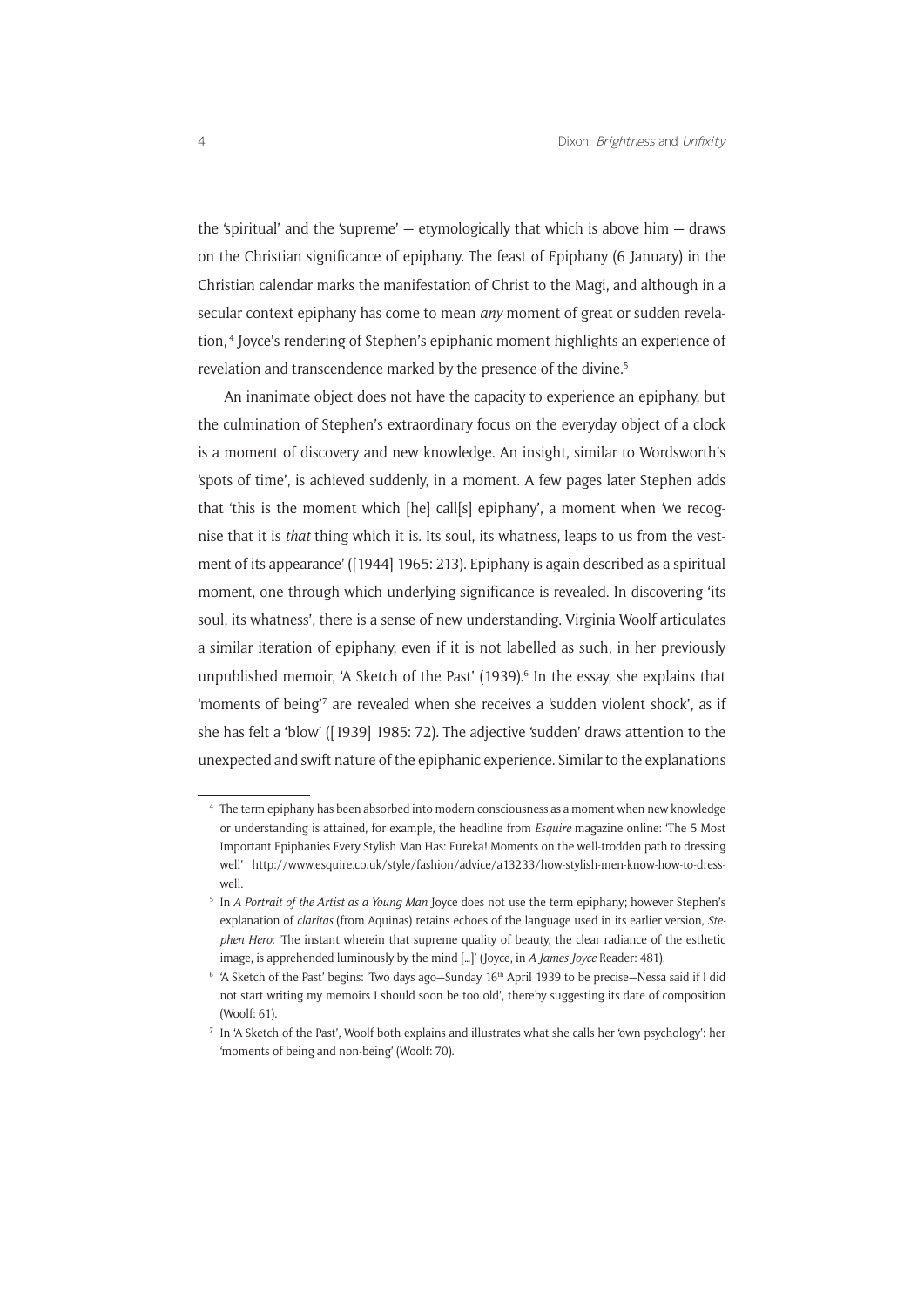of epiphany given in the work of Wordsworth and Joyce, she feels that such blows are always 'instantly valuable'. More specifically, she claims that they 'will become a revelation of some order; it is a token of some real thing behind appearances' ([1939] 1985: 72). Woolf's description echoes the Joycean definition of epiphany, suggesting that both generate significant, beneficial and transformational insights.

Although epiphany is often identified through the work of these three writers and is frequently analysed using comparable language, later literary scholars have recognised the difficulty of defining epiphany. Morris Beja suggests that epiphany is 'difficult to define precisely', adding that formulating a 'universally acceptable definition' is problematic (1971: 13–14). Wim Tigges, like Beja, acknowledges the challenge involved in an exploration of epiphanic modes, suggesting in his introduction to *Moments of Moment: Aspects of the Literary Epiphany* (1999) that he will 'to *some extent* summarize' the debates and '*try* to arrive at a typology' (my emphasis, 1999: 11). Jay Losey begins his contribution to Tigges' study with a similar assessment:

Whether considered as "moments of being", "privileged moments" or "moments of vision", epiphany appears in the work of major modern writing as a variable trope. Indeed, the variability of epiphany as a concept makes it difficult to define. (1999: 379)

If, as Losey and his fellow critics suggest, classification of epiphany is unwieldy and consensus unattainable, then we require an alternative approach, one that extends rather than narrows discussions of this literary concept. The final essay in Tigges' collection offers a way forward. Ashton Nichols stresses that 'the debate about what "constitutes" epiphany should be discussed in terms of Wittgenstein's notion of family resemblance' and that epiphany should be used to refer to a 'cluster of related rhetorical practices' (Nichols 1999: 474).<sup>8</sup> Mobilising Nichols' premise, this article

<sup>8</sup> Diané Collinson and Kathryn Plant describe how through his investigation of games Wittgenstein finds 'a complicated network of similarities and overlappings that are more like family resemblances than a recurring common characteristic' (Collinson [1998] 2006: 223).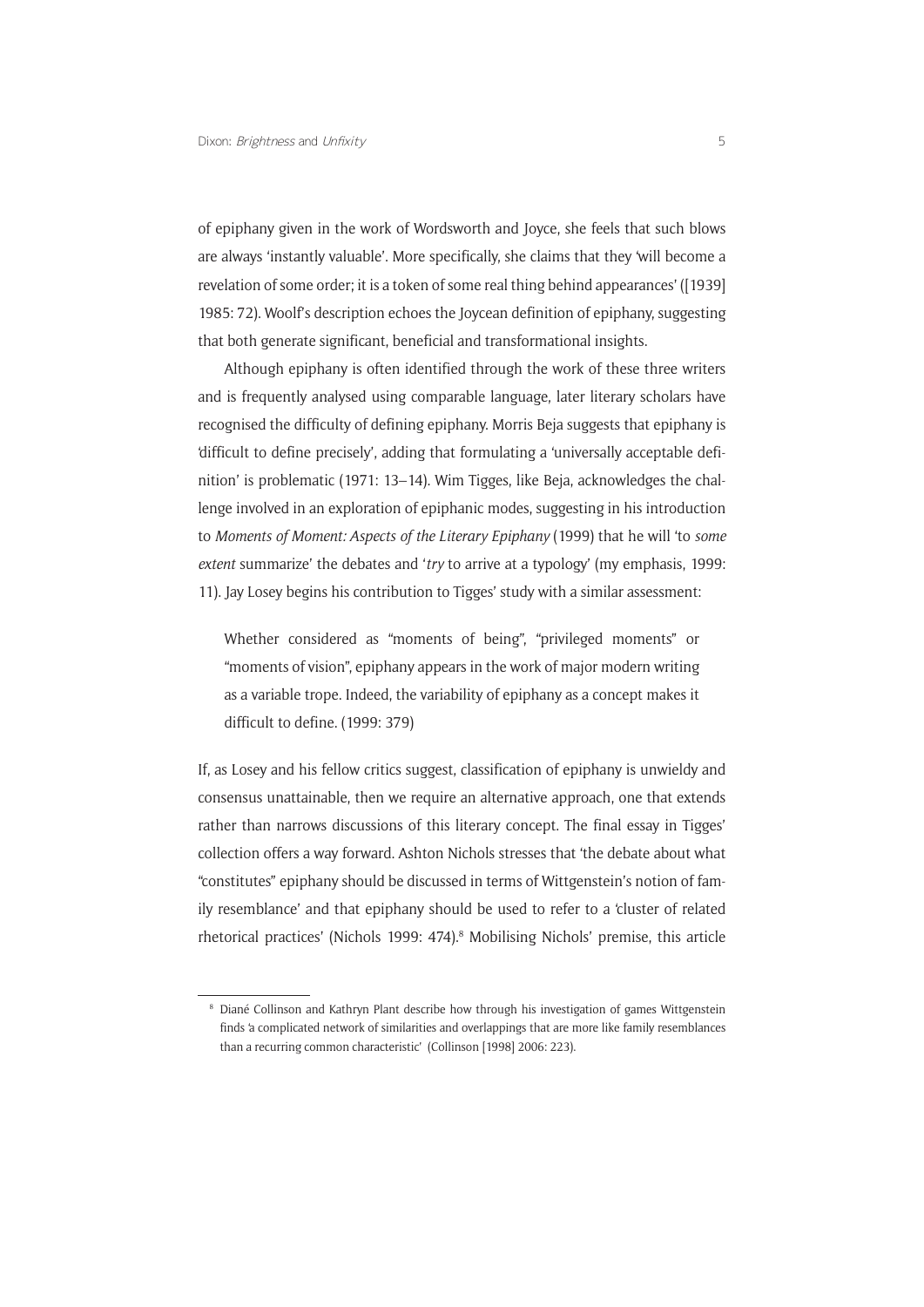seeks to broaden and reframe understanding of epiphany as a mode of writing by reading the use of epiphany in the poetry of Alice Oswald as a 'rhetorical practice' (Nichols 1999: 474), one with close connections to historic definitions and iterations of epiphany, but also as a mode that expands the concept in distinctive ways.

In conversation with Deryn Rees-Jones in 2013, Oswald recalls how 'The Greeks [...] thought of language as a veil which protects us from the brightness of things' (2013: 31). She goes on to add that 'poetry is a tear in that veil' (Oswald 2013: 31). Oswald suggests that the language of poetry has the capacity to reveal and therefore the 'tear in the veil' is an epiphany. However, it is an epiphany that allows whatever has been concealed to come into the light, in contrast to a moment that reveals insight or understanding or the 'Truth' that Hejinian fears (1985: n.pag). Oswald's evocation of the veil has further resonance when considered in the context of Martin Heidegger's interpretation of *alētheia.* In *Being and Time* (1927), Heidegger suggests that the Greek *alētheia* is a word which can mean 'truth' but also 'unconcealment' and 'unhiddenness' ([1927] 1996: 202). Heidegger points out that the privative construction of *alētheia* (*a* meaning an absence or loss of a quality and *lēthe* meaning concealment) emphasises unconcealment, rather than simply truth ([1927] 1996: 204). As a result, Oswald's 'tear in the veil' calls to mind an unconcealment of 'brightness', suggesting, from the Old English *beorht*, something shining, vivid, brilliant, and figuratively, hopeful.

The stonewaller in Oswald's book-length poem *Dart* ([2002] 2010) describes just this type of epiphanic experience. For the stonewaller, the river is a place where the 'water just glows', where 'you get this light different from anything on land, as if you're keeping a different space' (Oswald [2002] 2010: 34). He refers to his heightened experience as one of unconcealed 'brightness' (Oswald 2013: 31) and one of difference, adding that the water knocks him off his balance, transforming the world around him: 'you're in a more wobbly element like a wheelbarrow, you can feel the whole earth tipping, the hills shifting up and down, shedding stones as if everything's a kind of water' (Oswald [2002] 2010: 34). In this epiphany, the non-human world surrounding the stonewaller dissolves its boundaries and the natural elements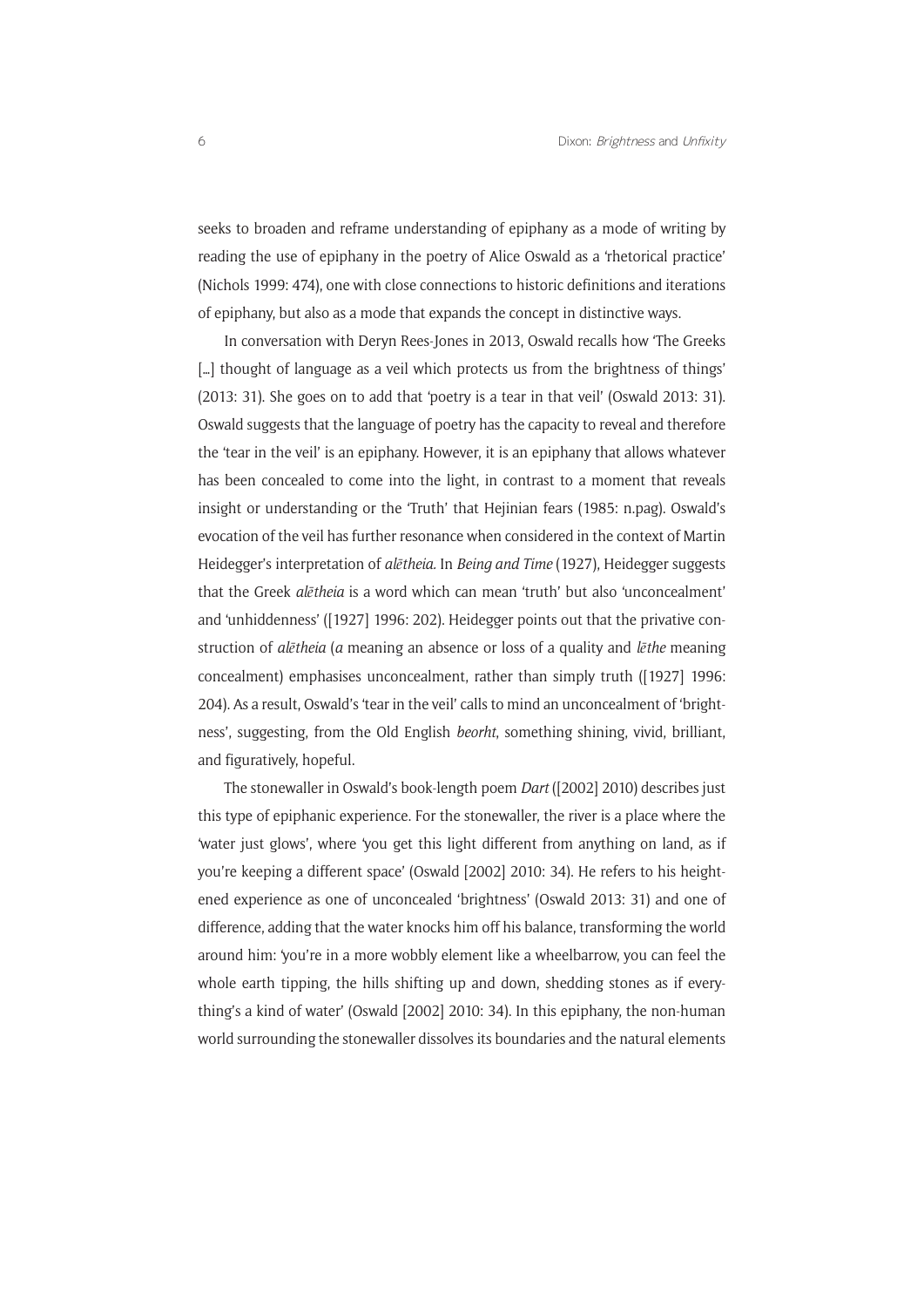discard their identities, rather than revealing their 'whatness' (Joyce [1944] 1965: 213). No reassuring or definite insight results from this epiphany, the stonewaller's mind is not 'nourished' or 'repaired' (Wordsworth [1850] 1995: 479); the light experienced by the stonewaller creates uncertainty as opposed to understanding or new knowledge — he is 'wobbly' and 'tipping'. As Oswald explains to Rees-Jones, water taught her 'unfixity' (2013: 25), a mode of instability and change. Oswald's interview with Rees-Jones reveals further evidence of the importance of 'brightness' and 'unfixity' in Oswald's epiphanic mode. Responding to Rees-Jones' question about her first published poem, 'A Greyhound in the Evening after a Long Day of Rain' (*The Thing in the Gap-Stone Stile* 1996: 4–5), Oswald talks of trying to find a way to end the poem:

But I couldn't quite finish the poem. I was biking back from work (after a long day of rain), when a greyhound ran out of the woods in front of me – a living description of the lightness and strangeness of the weather … (2013: 23)

Seemingly, this experience has the characteristics of an epiphany  $-$  it is a sudden moment of revelation arising from an ordinary experience — yet what the epiphany discloses is not something 'real' (Joyce) or 'instantly valuable' (Woolf); this epiphany instead reveals 'lightness', rather than insight.

The epiphany described here is an epiphany in nature; it is a corporeal, 'living' and breathing epiphany in the form of a greyhound crossing Oswald's path. Sandra Humble Johnson describes how literary epiphanies encompass 'at least two areas of epiphanic experience: the moment of epiphany in nature, as perceived by the creative artist, and the moment epiphany is recreated […] by the written word' (1992: 78). The epiphany described by Oswald is not (at this point) in the form of a poem on the page. If we look at the published poem, we can see how an epiphany in nature is translated into poetic utterance by Oswald:

And evening is come with a late sun unloading silence, Tiny begin-agains dancing on the night's edge.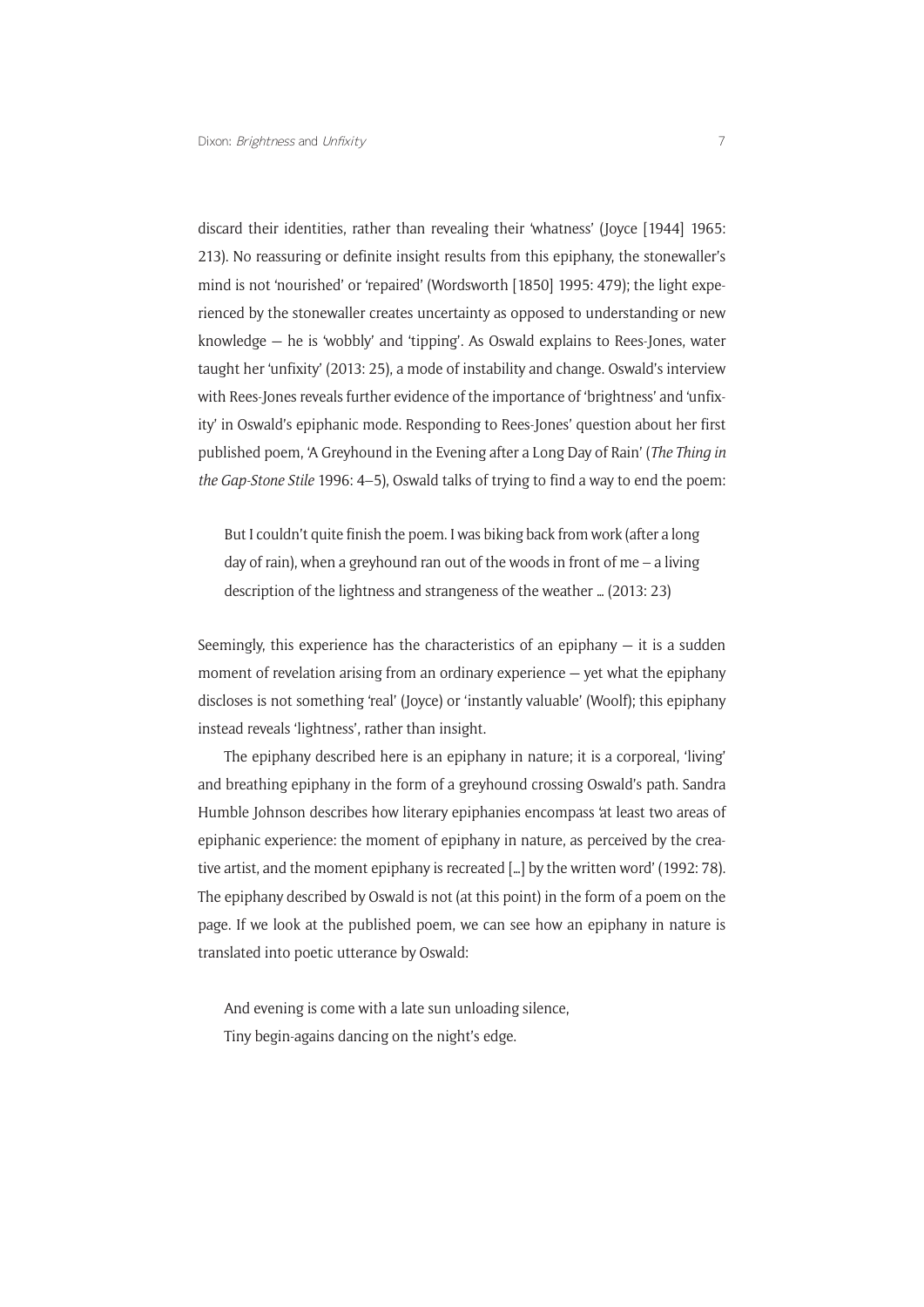But what I want to know is whose is the great grey wicker-limber hound, like a stepping on coal, going softly away … (1996: 5)

In this reiteration of the epiphany in nature, a sense of not-knowing and possibility hang in the air, as does the final line — the epiphany is inconclusive, unfinished, suspended. Oswald's poem, like her oral description of the epiphany in nature disclosed to Rees-Jones, drifts off into silence. Both 'areas of epiphanic experience' (Johnson 1992: 78) retain a key similarity by suspending us in an undetermined space, halting any anticipated insight and creating a sense of 'unfixity' (Oswald 2013: 25). Oswald also draws attention to the unfixity of her writing process. She suggests that the poems are 'just a shorthand record of the mind trying to work out its position in the world' (Oswald 2013: 25) and in the aposiopesis we can see this 'work[ing] out'. Rather than singular moments of insight, Oswald's epiphanic mode is characterised by unsettling fluctuations and suspensions. This process again recalls Heidegger's understanding of *alētheia* as something more than a fixed 'truth', as something that privileges an ongoing discovery that 'let[s] beings be seen in their unconcealment (discoveredness), taking them out of their concealment' ([1927] 1996: 202). In the unusual use of the suffix *ness* with *discovered*, Heidegger highlights a state of *being discovered* as continual, un-ending and non-teleological (my emphasis). More recently, Nichols has described modern epiphanies as the 'product[s] of consciousness' or 'mind-brains in the act of becoming aware of their own activity' (1999: 478), and in Oswald's poetry we see this perpetual process at work: a mind continually recognising shifts in its own thinking. Close readings of the poems in *Woods etc.*  illustrate how Oswald's epiphanic mode embodies a non-teleological fluctuating cluster of 'unconcealment[s]', suspensions and hesitations, characterised by brightness and unfixity.

*Woods etc.* is a formally eclectic collection that fosters an alternative mode to the coercion and fixity associated with writing epiphany that Hejinian suggests is prevalent in contemporary poetry (1985: n.pag). Hejinian's preference is for an 'open text' which is 'formally differentiating' (1985: n.pag) and in Oswald's choice of lineation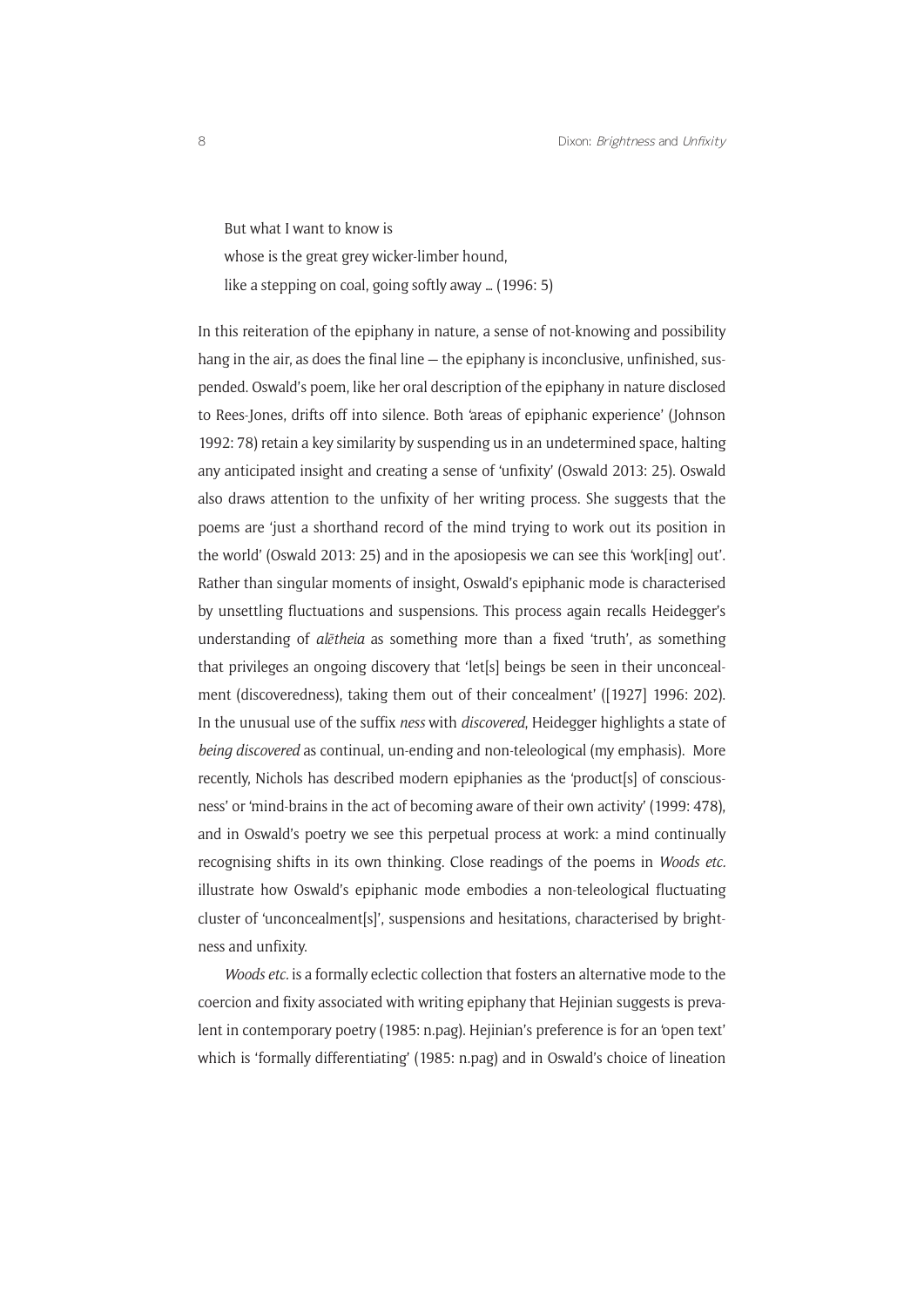her poems do become more open iterations of epiphany in both content and form, despite their ostensible mainstream features. 'A Winged Seed' (Oswald [2005] 2017: 10), a manifestation of an ordinary natural object, demonstrates how Oswald's line breaks create a less controlled epiphanic mode on the page. In this poem, the epiphanic experience involves the predictable seasonal shedding of a winged seed from an unspecified species of tree. Unusually, Oswald anthropomorphises its falling to the ground as a birth of self-confessed confusion: 'I was born bewildered/at dawn when the rain ends' ([2005] 2017: 10). At its inception, the winged seed has a flimsy sense of its identity, it is 'thin as a soap film' and its subsequent descent is an unsettling experience of unfixity; the winged seed complains: 'I couldn't put myself/at rest, not even for one second' (Oswald [2005] 2017: 10). The line break after 'myself' suspends our attention and creates a slight hiatus that scores the discomfort of this unravelling of identity and exposes the process of the epiphanic mode as the seed becomes 'aware of its own activity' (Nichols 1999: 478). The poem continues in a state of fluctuation, a feeling described as being 'at all angles', until the final stanza shifts towards a more confident tone:

I was huge,

like you might sow a seed guitar,

a cryptic shape of spheres and wires. (Oswald [2005] 2017: 10)

The seed's uncomfortable journey appears to have come to an end: it is no longer fragile. The caesura helps to slow the pace of the line and raises the prominence of the word 'huge' and the seed's increasing confidence and size. Yet the confidence in this line is soon undercut by the longer closing lines that leave a lingering sense of mystery. The final simile of this stanza offers a surprising turn: the comparison between the seed and the shape of a guitar. This might not be a convincing comparison, since it is difficult to reconcile with the more recognisable helicopter shape of a winged seed spiralling to the ground. However, in Hejinian's term, this comparison 'invites participation' (1985: n.pag): the reader speculates as to the nature of the seed's transformation and the confidence of the huge seed is destabilised by uncer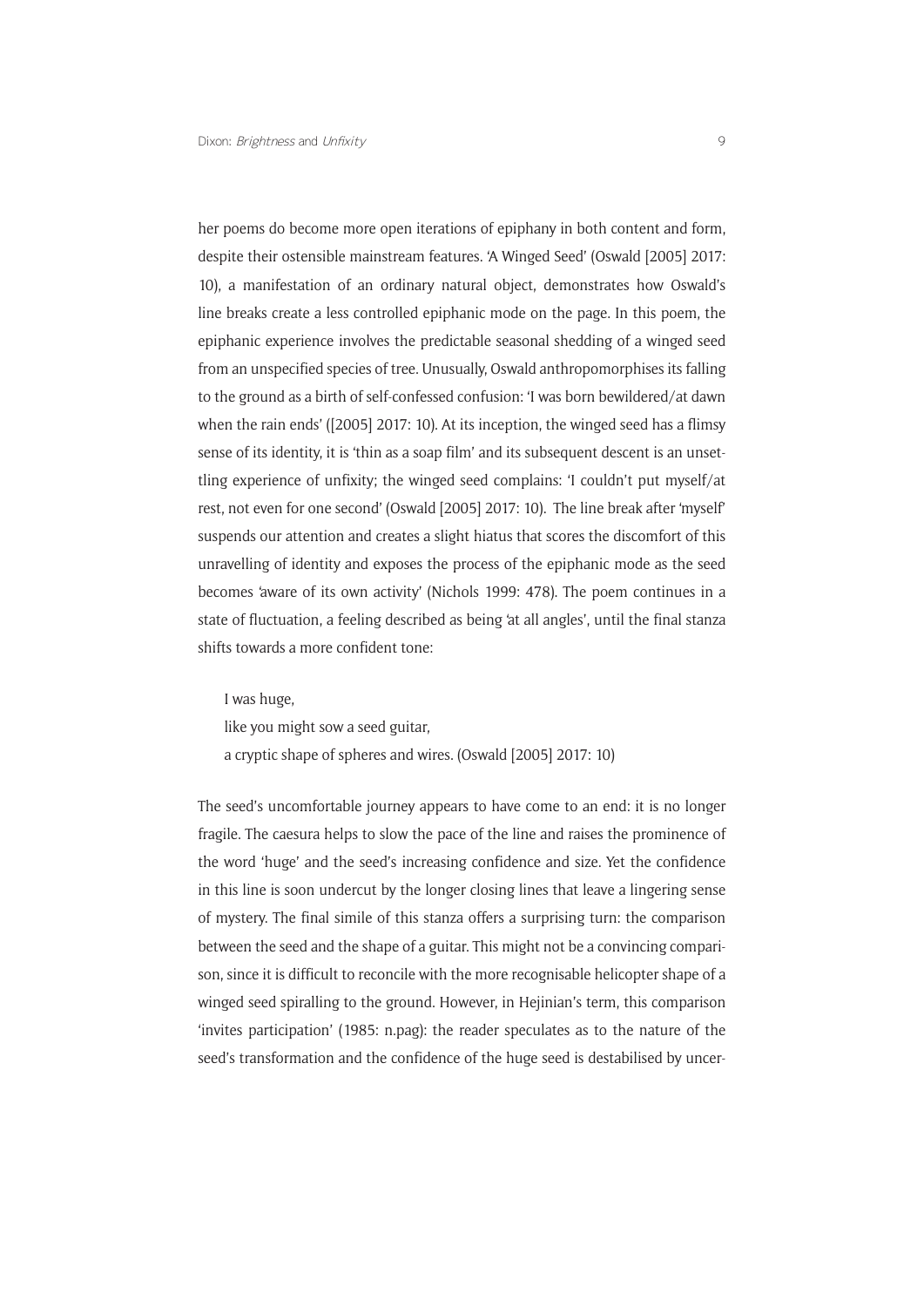tainty as to its shape and its identity. This is an epiphany of unfixity, one of instability and potentialities.

In the poem 'Leaf' (Oswald [2005] 2017: 8), which can be read as a metaphor for the unborn child in the womb, Oswald presents the speaker in a similar state of unfixity, suspended by the end of the poem in 'mid-air' (Oswald [2005] 2017: 8). The poem begins with the type of intense attention typical of the epiphanic mode in many of Oswald's poems; the attention of the speaker is on those things that are present but often remain concealed, or as de Man describes them in his definition of epiphany, those things that 'could never have ceased to be there […] the permanent presence[s]' (1984: 5) that are hidden from us, or from which we wilfully hide:

the leaf that now lies being made in its shell of scale, the hush of things unseen inside, the heartbeat of dead wood. (Oswald [2005] 2017: 8)

Foregrounded by the onomatopoeic 'hush', what is unseen, as opposed to unheard, is a sound: 'the hush of things'. The poem suggests that the 'hush' can be seen. Nichols identifies synaesthesia as a trait of Wordsworth's epiphanies and by imagining sound as sight Oswald's poem echoes this aspect of the traditional Romantic epiphanic paradigm. Nichols suggests that this technique is employed because epiphanies 'strive to go beyond the categories imposed by the five senses' (1987: 59) and 'mingle senses that are ordinarily distinct' (1987: 62). However, in this poem Oswald moves beyond Romantic paradigms. By dispelling the boundaries between the senses, the epiphany is suspended in a liminal space between the senses, a space where the speaker can see and hear what is normally unseen and unheard. The disconcerting nature of this experience increases as the leaf grows in concert with the progression of the poem, until in the penultimate stanza when the hand unfolds, the speaker is jolted into an unsettling epiphany:

into that hand the entire object of the self being coldly placed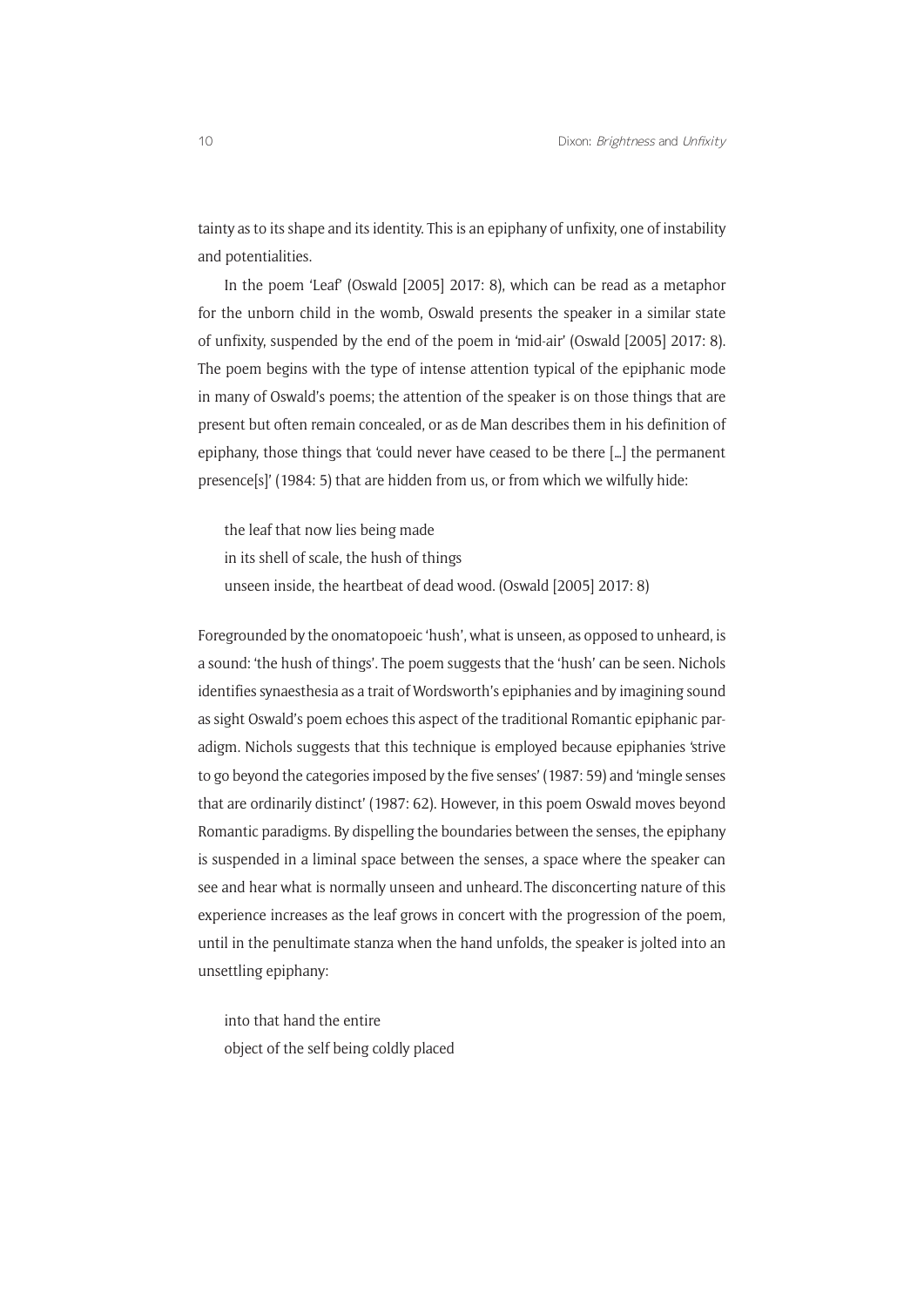the provisional, the inexplicable I

in mid-air, meeting the wind dancing (Oswald [2005] 2017: 8)

The coldness shocks the speaker out of the leaf being slowly formed 'inside' and takes her physically outside in 'mid-air', outside of the leaf. This suddenness is typical of the traditional epiphanic paradigm, but the enjambment that places 'I' prominently and uncomfortably at the end of the line emphasises an epiphany of vulnerability, rather than a reassuring and fixed moment of self-knowledge. The epiphany is also temporary ('provisional'), unsettling and incomprehensible ('inexplicable'). Yet at the same time there is a feeling of elation reminiscent of Wordsworth and Joyce as the speaker dances in the wind above the ground where the leaf grows, echoing Wim Tigges' metaphor of epiphany as a 'dance in the starry universe' (1999: 35). Ultimately, despite the 'family resemblance' (Nichols 1999: 474) to Wordsworth and Joyce, this is not a dance of certainty. What initially seemed to be a liberating dance is in fact tinged with doubt and insecurity, and the speaker grapples with her feelings as the epiphany disturbs her senses by revealing what cannot normally be seen or heard. This is not a moment of insight, instead the speaker's own identity, 'the provisional and inexplicable I', is left suspended and unfixed, expanding the concept of epiphany beyond its traditional paradigms.

This 'unfixity' is also evident in Oswald's poem 'Owl' ([2005] 2017: 6), together with a revelation of brightness. The poem's opening line begins on the threshold between night and sunrise, the 'joint' drawing our attention to the speaker at the junction of night and day:

last night at the joint of dawn an owl's call opened the darkness miles away, more than a world beyond this room and immediately, I was in the woods again, (Oswald ([2005] 2017: 6)

The speaker is suspended on a threshold between two temporal states, where the sound of the owl 'open[s] the darkness', letting through the light. When the owl calls, we hear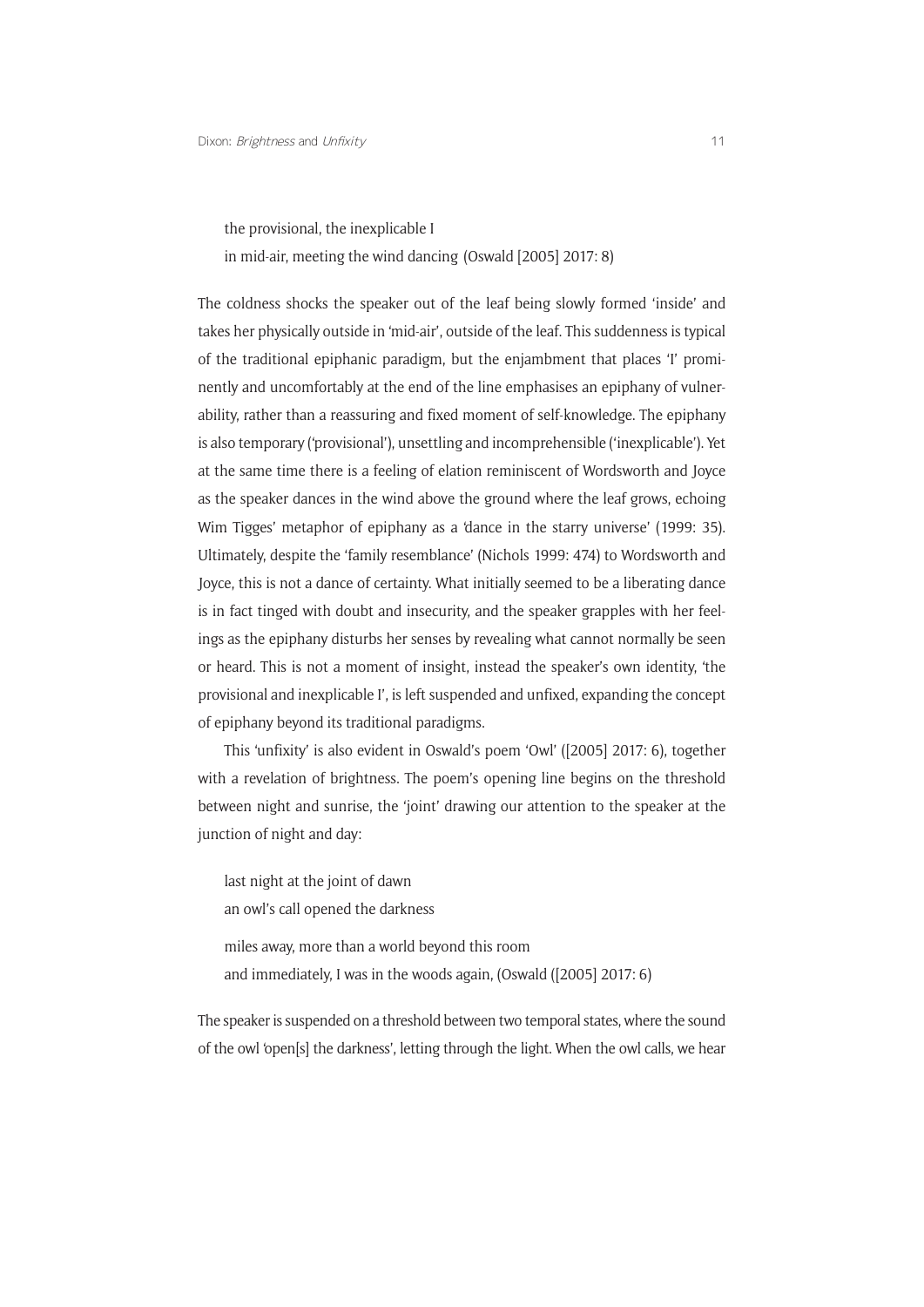what is hidden from our sight, it is unconcealed, and the manifestation of this sound transports the speaker 'miles away more than a world beyond [her] room'. This place is another world and separated structurally in the poem on an isolated line. The speaker is returned to a seemingly familiar location: to the 'woods again' and to the memory of a previous visit there, recalling Wordsworth's 'spots of time' and Perloff's sequence of 'observation—triggering memory—insight' (2012: n.pag). Yet when this occurs, the darkness opens up to suggest the coming of light, an epiphany of brightness, not one of fixed understanding. At the point of revelation, Oswald describes how the speaker stands 'poised, seeing my eyes seen,/hearing my listening heard'. The speaker is again suspended in a liminal state, 'wavering between two worlds' (Van Gennep, [1908] 1965:  $18$ <sup>9</sup> and this doubling effect of seeing and hearing herself creates a hypersensitive experience of consciousness, using synaesthesia to expand the limits of the epiphanic moment and to show the mind becoming aware of its own processes. Victor Turner, in response to the anthropological studies of Van Gennep, describes this liminal period as a 'time and space betwixt and between one context of meaning and action and another' (1982: 113), a time of potentiality. In this 'time and space betwixt and between' the speaker experiences an epiphany, a manifestation of herself as double — a rediscovery in de Man's terms, of what 'could never have ceased to be there […] a permanent presence' of her own being (1984: 5). Yet this is also a frightening encounter with herself, one dominated by a 'huge tree' that is 'improvised' or created by her fear. It is a moment of crisis or a turning point (from the Greek *krisis:* decision) rather than a moment of insight.

The poem's closing stanzas compound this feeling of unfixity when the brightness of a star momentarily reveals the wood:

dead brush falling then a star straight through to God founded and fixed the wood

<sup>9</sup> In *The Rites of Passage* (1908), anthropologist Arnold van Gennep describes the stages that an individual will travel through in his or her life, such as coming of age. Each stage is marked by an initiation rite. Importantly, for this article, he highlights the significance of the *limen*, from the Latin threshold, in his study. The limen, he suggests, is where the subject 'waver[s] between the two worlds' (Van Gennep [1908] 1965: 18).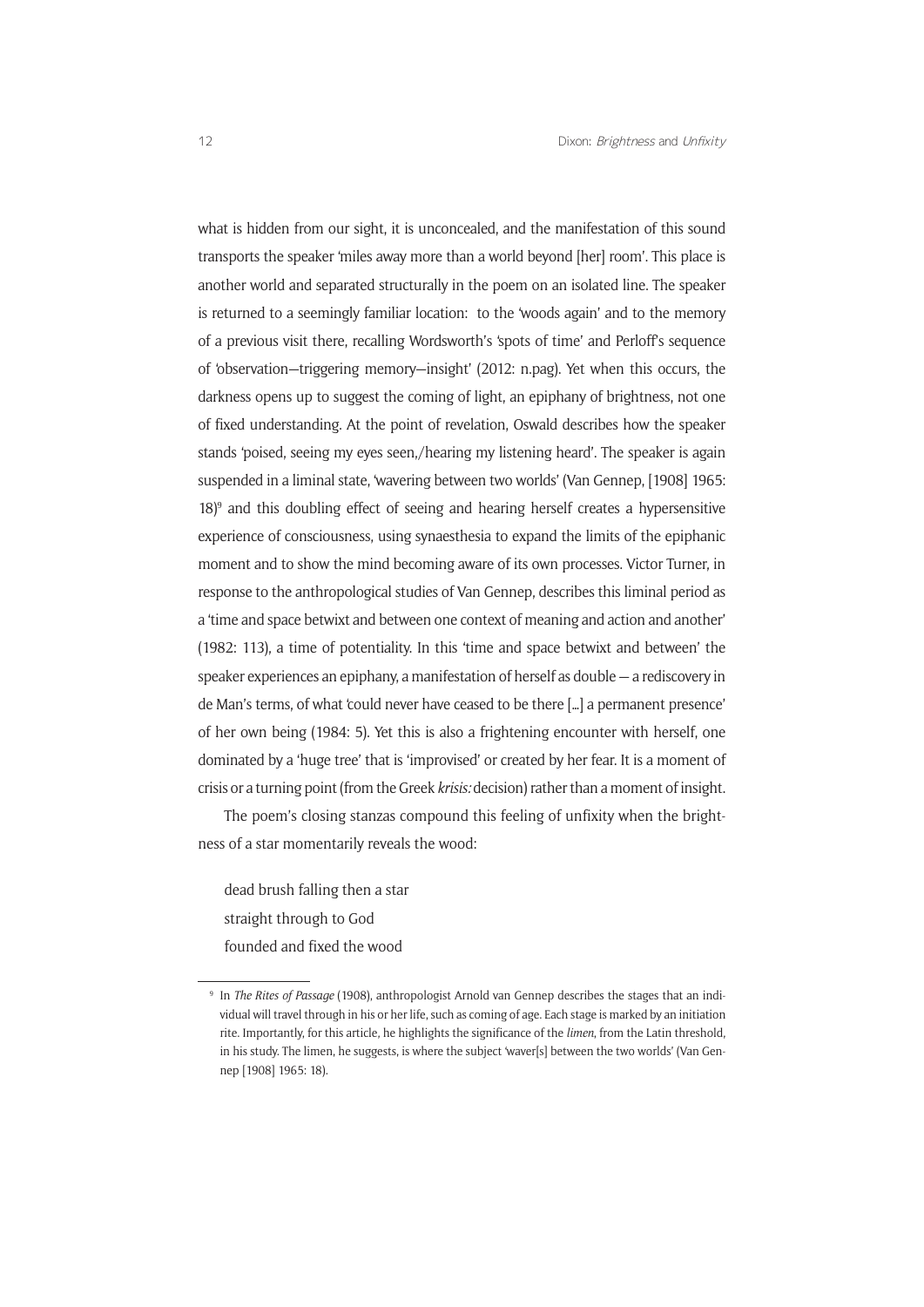then out, until it touched the town's lights an owl's elsewhere swelled and questioned twice, like you might lean and strike

two matches in the wind (Oswald [2005] 2017: 6)

The poem appears to suggest that a shooting star is falling towards the wood, but the falling precedes the star, which is sequentially separated from it by 'then' and is attached to the 'dead brush'. The poem suggests that epiphany can be read as an ongoing process, one that fluctuates between certainty and uncertainty, delaying, or ultimately denying, a teleological reading. In the short essay written during her Poetry Society residency at Heale Gardens, 'The Universe in time of rain makes the world alive with noise' (2000), Oswald claims to 'build poems out of discrete blocks of sound and grammar with huge gaps in between them' in anticipation that the 'temptation to read without sound, headlong down a page to find meaning, [will] be thwarted' (2000: 41–42). Like Perloff and Hejinian, she appears to have an aversion to a particular type of meaning-making, one where meaning is fixed and certain, and instead creates gaps and discontinuities in language that enable meaning to be suspended.

Alongside this expanded reading of epiphany, the poem 'Owl' also contains a traditional epiphanic marker: the star. In his extensive survey of epiphany, Tigges identifies the star as a 'potent epiphany-raiser' (1999: 26) and in 'Owl' a star does indeed appear over the wood and the town. The appearance of the star has a divine quality, seemingly a creator and determiner of the wood: it 'founded and fixed', in the manner of a traditional epiphany, reminiscent of its Christian significance. Yet this epiphany also fluctuates between the definite and indefinite. When the star's light is extinguished by the lights of the town, we are returned to the owl's call at the opening of the poem and a strange swelling undefined 'elsewhere' becomes prominent. This is an epiphany, one that derives from the uncanny antecedent state of the speaker, but importantly it resides in the word 'questioned'. The owl's call, and its unanswered question, are repeated 'twice', doubled and foregrounded by the weight of the past tense and the stanza break that underscores a break in breath. As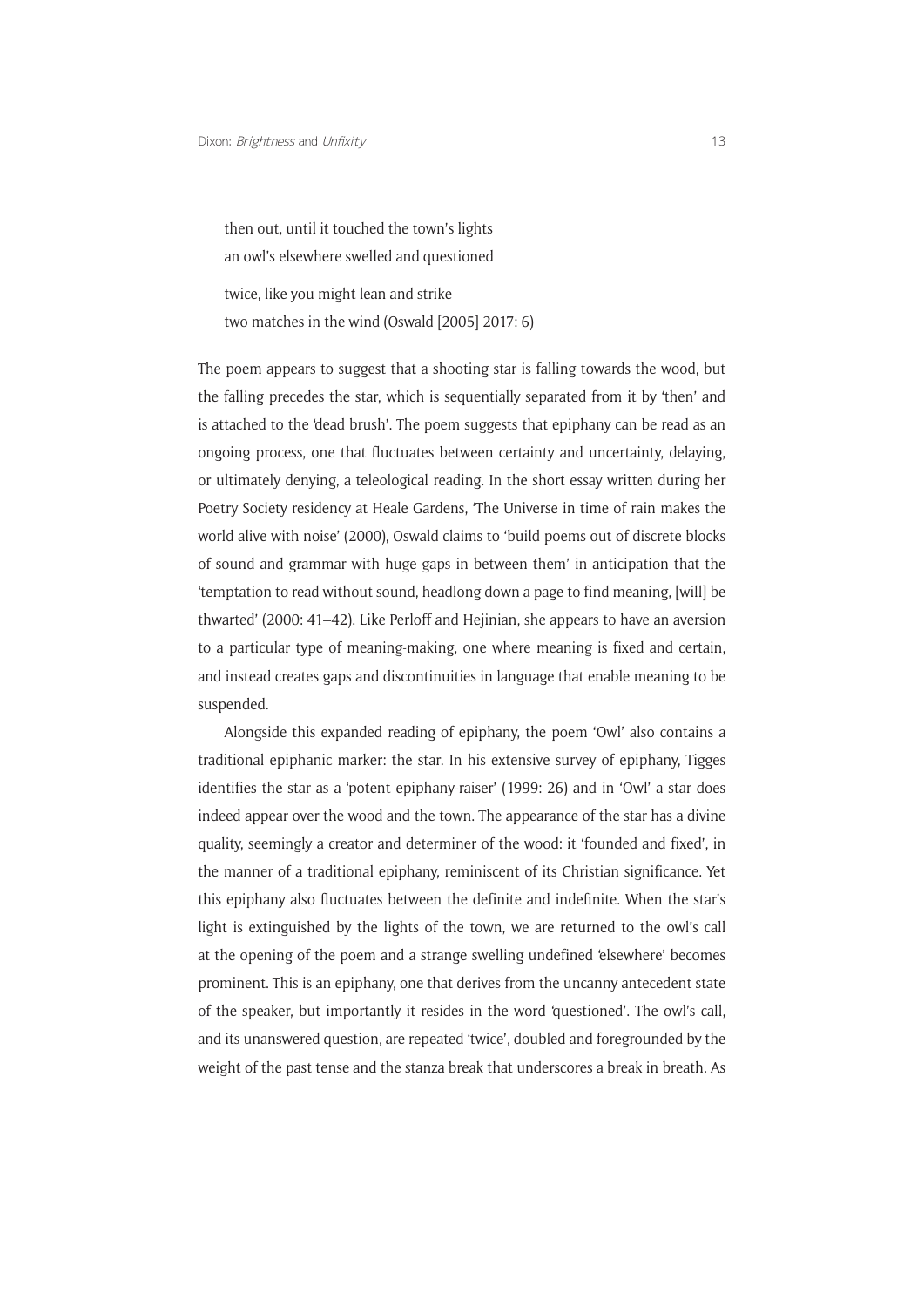the poem develops, certainty slips away and becomes 'messy' (Hales in Etter 2010: 63). Yet, as we reach the word 'like', there is the hint of an insight, an indication that the subsequent comparison might provide an ending. This is soon confounded again when the 'elsewhere' moment of the star and the owl's call is compared to two cryptic and fleeting moments of illumination: the striking of two matches. Instead of a moment of insight, this is an epiphany of brightness and revelation, yet its significance to the speaker and the reader remain concealed.

Like 'Owl', the opening two stanzas of 'Field' also place the speaker 'betwixt and between' (Turner 1982: 113) on a temporal, physical and psychological threshold, and in the presence of a star. The speaker is in 'visible darkness' on 'Easternight' in the 'mind's midwinter' and in front of her 'lay[s] the world, wedged/between its premise and its conclusion' (Oswald [2005] 2017: 25), an indefinite space suggestive of possibilities. On this limen a star, the 'epiphany-raiser' (Tigges 1999: 26), is sensed: 'Some star let go a small sound on a thread'. The use of synaesthesia signifies that the star is heard, not seen, and that the sound of the star, which might be difficult to imagine, hangs in the air above the speaker. In this uncanny disruption of the senses, the epiphany places the reader in unfamiliar surroundings — an elsewhere, rather than a fixed and known place. Sound takes prime position here: the senses are unsettled and unfixed, and the moment is perceived in the body.10 The elsewhere quality of the epiphany is maintained in the following stanza as the senses are again exchanged and disturbed. Darkness is a 'soaking' that 'squeezes' around the speaker and midnight is described not as time but a 'spasm'. By the end of the poem we are taken to a liminal elsewhere:

and for a moment, this high field unhorizoned hung upon nothing, barking for its owner

burial, widowed, moonless, seeping

docks, grasses, small windflowers, weepholes, wires (Oswald [2005] 2017: 25)

<sup>&</sup>lt;sup>10</sup> Robert Langbaum suggests that being 'physically sensed' is what distinguishes an epiphany from a vision (Langbaum 1983: 341).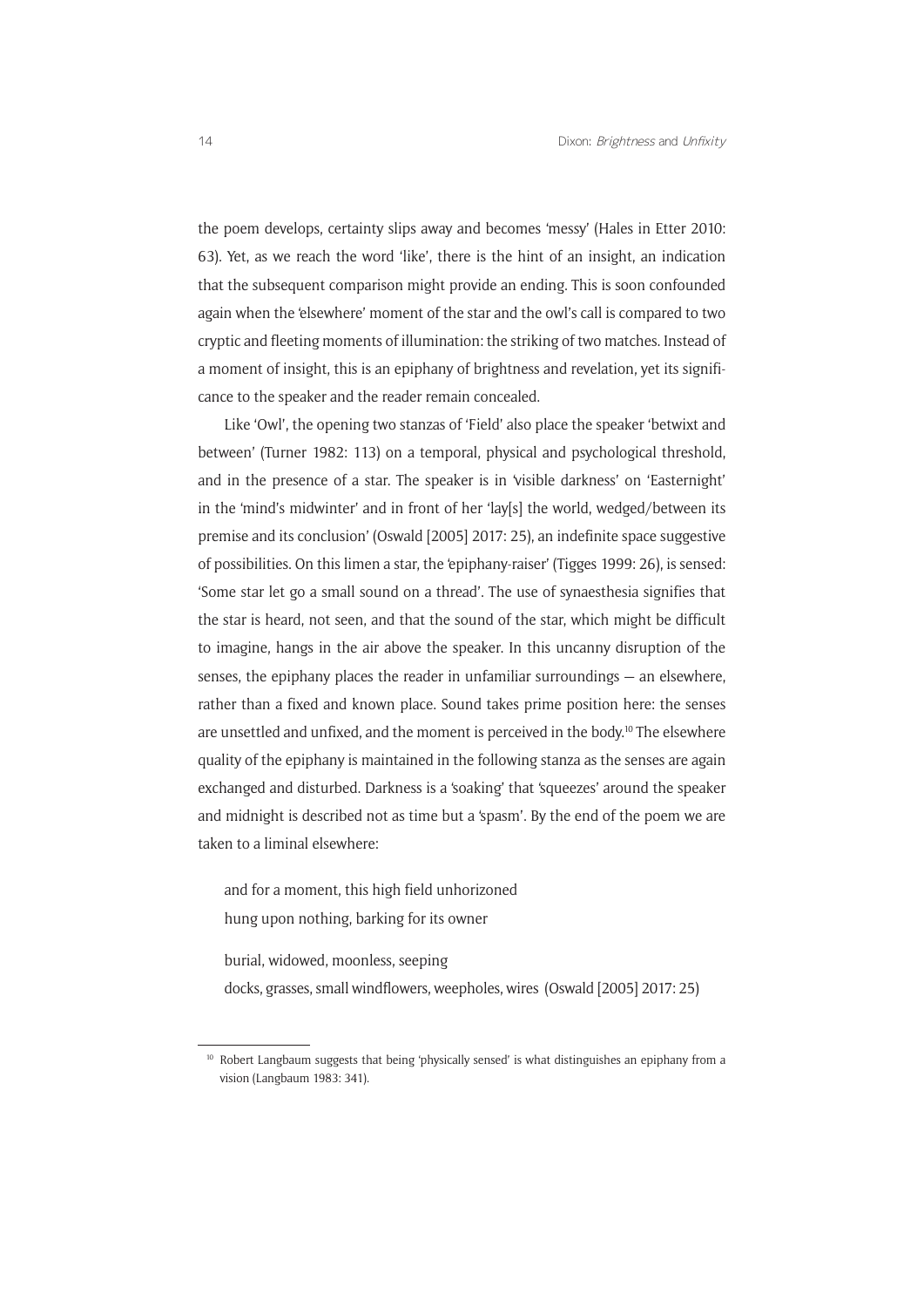This epiphany exposes an experience of extreme unfixity, vulnerability and loss — the field is unfastened from its position within the landscape and on the horizon and is compared to a dog barking for a missing owner. Like other poems in the collection, its closing lines are isolated through stanza breaks, creating a fragmentary effect that resists a teleological reading. It is difficult, as Oswald herself suggests, to read 'headlong down [the] page to find meaning' (2000: 41–41), or to grasp any insight readily. Instead, the poem introduces a perplexing series of abstractions through a series of verbs and adjectives that are difficult to connect with the previous lines. Yet, despite this unfixity in meaning in the poem's final line, day to day objects associated with the home come vividly into the light: 'docks, grasses, small windflowers, weepholes, wires' (Oswald [2005] 2017: 25). The focus on the details — the weepholes (the drainage gaps in mortar between bricks along the bottom of a building) and the wires — return us to the house at the beginning of the poem, and to ideas of home. The epiphany is an uncertain and unsettling reawakening of the constant but concealed 'permanent presences' (de Man 1984: 5) of the speaker's environment, points marked by brightness and unfixity, rather than a teleological moment of insight.

The importance of the limen as a site of unfixity is reinforced by the opening lines of 'Marginalia at the Edge of the Evening' (Oswald [2005] 2017: 27), a poem that also illustrates how epiphany can be an ongoing process of revelation and suspension. In the opening lines, the speaker positions herself, like other poems in the collection, on a limen:

now the sound of the trees is worldwide

and I'm still here/not here at the very lifting edge of evening

and I should be up there. Bathing children. (Oswald [2005] 2017: 27)

At home, in the midst of bath time, she appears to be on the cusp of the evening, yet paradoxically she is both present and absent. The threshold is visually signalled by the oblique stroke, while the speaker's position is echoed temporally by the 'lifting edge of evening'. This liminality is an undefined elsewhere of 'here/not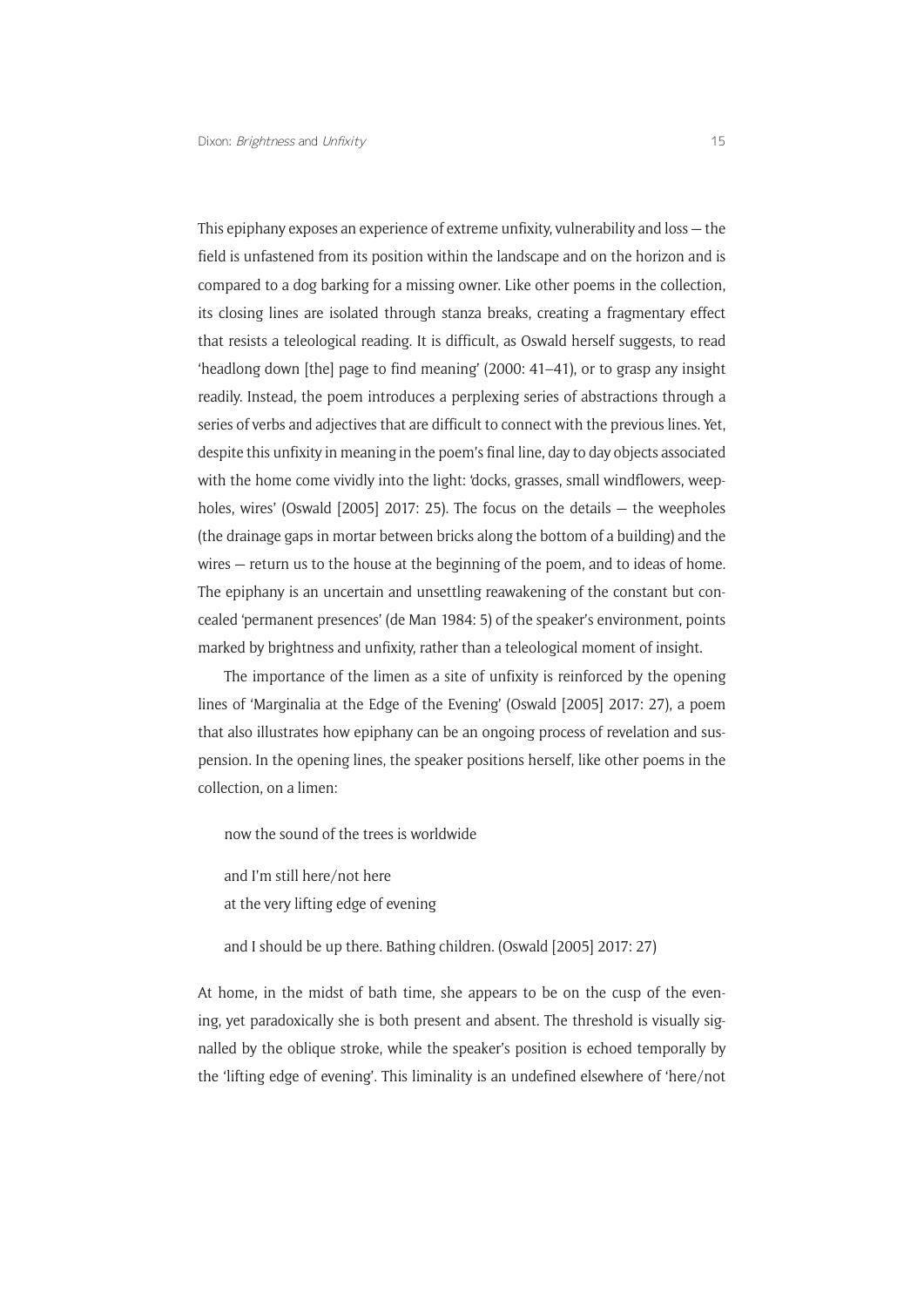here', Turner's 'betwixt and between' (1982: 113), the 'joint of dawn' in 'Owl', or 'wedged/between [the world's] premise and its conclusion' in 'Field' (Oswald [2005] 2017: 25). Although this could be a position of potentiality, being on this threshold is uncomfortable for the speaker; a feeling of anxiety, perhaps guilt, is conveyed at neglecting her parental role: 'I should be up there. Bathing children.' From this fretful position the speaker's first epiphany is of the 'evening's underside', where fields try to cling on to sunlight by 'slackened lines' slowly loosening from the earth (Oswald [2005] 2017: 27). Evening begins to take the place of day and the sun, the brightness of the day initially vanishes in a moment compared to the speed at which a spider might disappear from our view. However, the brightness later returns:

I saw the luminous underneath of a moth

I saw a blackbird

mouth to the glow of the hour in hieroglyphics … (Oswald [2005] 2017: 27).

Here, the speaker experiences an epiphany of luminosity and light, Oswald's 'brightness of things' (2013: 31), and yet it is not what might be expected of a traditional epiphanic moment of insight. The blackbird is mouthing and therefore soundless and whatever he is mouthing is also in 'hieroglyphics'. This is a problematic metaphor for the blackbird's song: in one instance the speaker is comparing the sound she hears to a mode of writing that employs symbols and pictures for words, and usually said to have hidden meanings; in another, hieroglyphs are purported to have the power to communicate with the divinities; and in another, the term is used more informally to refer to undecipherable writing. Taking these multivariant definitions into account, the lines suggest that the blackbird is connecting with a world that is hidden or difficult to grasp in relation to the speaker. Whatever the blackbird is mouthing in the brightness is interrupted by aposiopesis and a deliberate moment of silence is created, suspending any anticipated insight and leaving the poem open. Although there is an act of communication by the blackbird, neither speaker nor reader can fully understand its significance. We cannot truly know the blackbird's song, only its potentiality and brightness.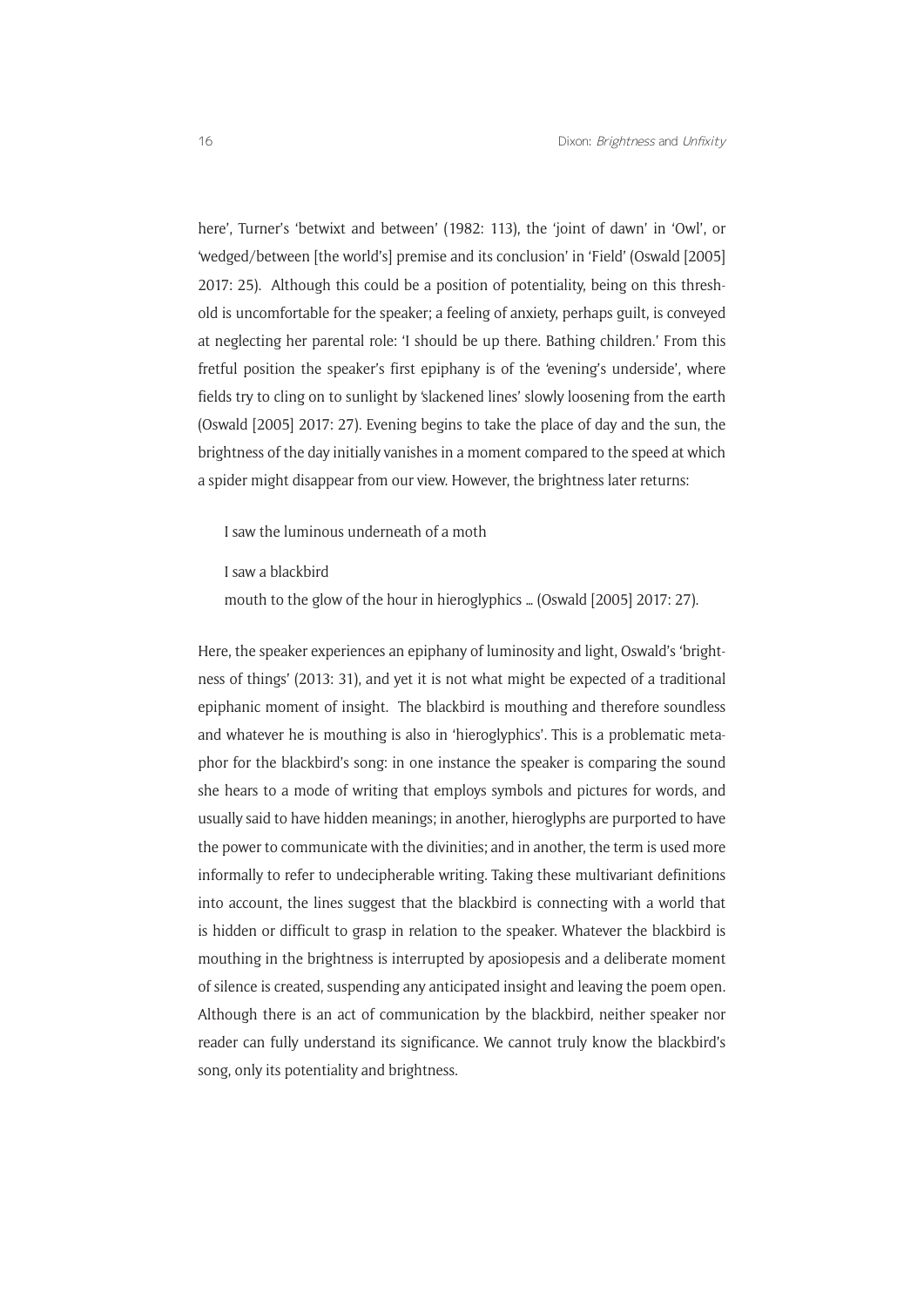The unanswered question that follows the blackbird epiphany moves further away from the secure meanings expected of a teleological epiphany, while also highlighting the brightness of an epiphanic moment: 'who left the light on the clouds?' (Oswald [2005] 2017: 27). The poem stalls at what resembles a stage direction, the instruction 'pause' is isolated on the line below, the epiphany is frozen, and silence imposed again. This hiatus draws our attention away briefly from the words of the poem into the silence that surrounds it.

Alongside these hesitations and suspensions, the title of the poem identifies with writing marginalia, encouraging readers to reframe the epiphanic mode as oscillating between experiences, rather than fixing on a singular moment. The act of adding marginalia to a text in the form of notes, embellishments, scribbles and comments, reveals something of the reader's own thoughts or draws attention to something in or outside of the text, its other possibilities, interpretations or readings. Oswald's poem also fluctuates between marginalia, showing us the margins of the speaker's evening and wavering between manifestations of heightened awareness, the everyday and feelings of unfixity. After its pause, the poem moves away from the brightness of the blackbird to the commonplace activities of the human world: 'the man at the wheel signs his speed on the ringroad' (Oswald [2005] 2017, 27). This surprising line shifts to another sphere of experience, seemingly unrelated to the speaker's previous encounter with the non-human world. The line is a flash of a more urban place, and like the mouthing blackbird, it is difficult to reach a full understanding of its meaning.

Throughout the poem, Oswald's speaker collects together the marginalia of the oncoming evening, oscillating between epiphanies of brightness: the setting sun, a luminous moth, a blackbird, a fluorescent cloud. As a result, the reader is asked to make a succession of associations as part of an ongoing process of epiphany, rather than arriving at a defining moment of insight. The epiphanic mode in 'Marginalia at the Edge of the Evening' is an example of Oswald's definition of a poem as 'a shorthand record of the [speaker's] mind trying to work out its position in the world' (Oswald 2013: 25). This poem moves self-consciously through a wide range of realms of experience: global, domestic, quotidian, natural, urban, temporal, suburban and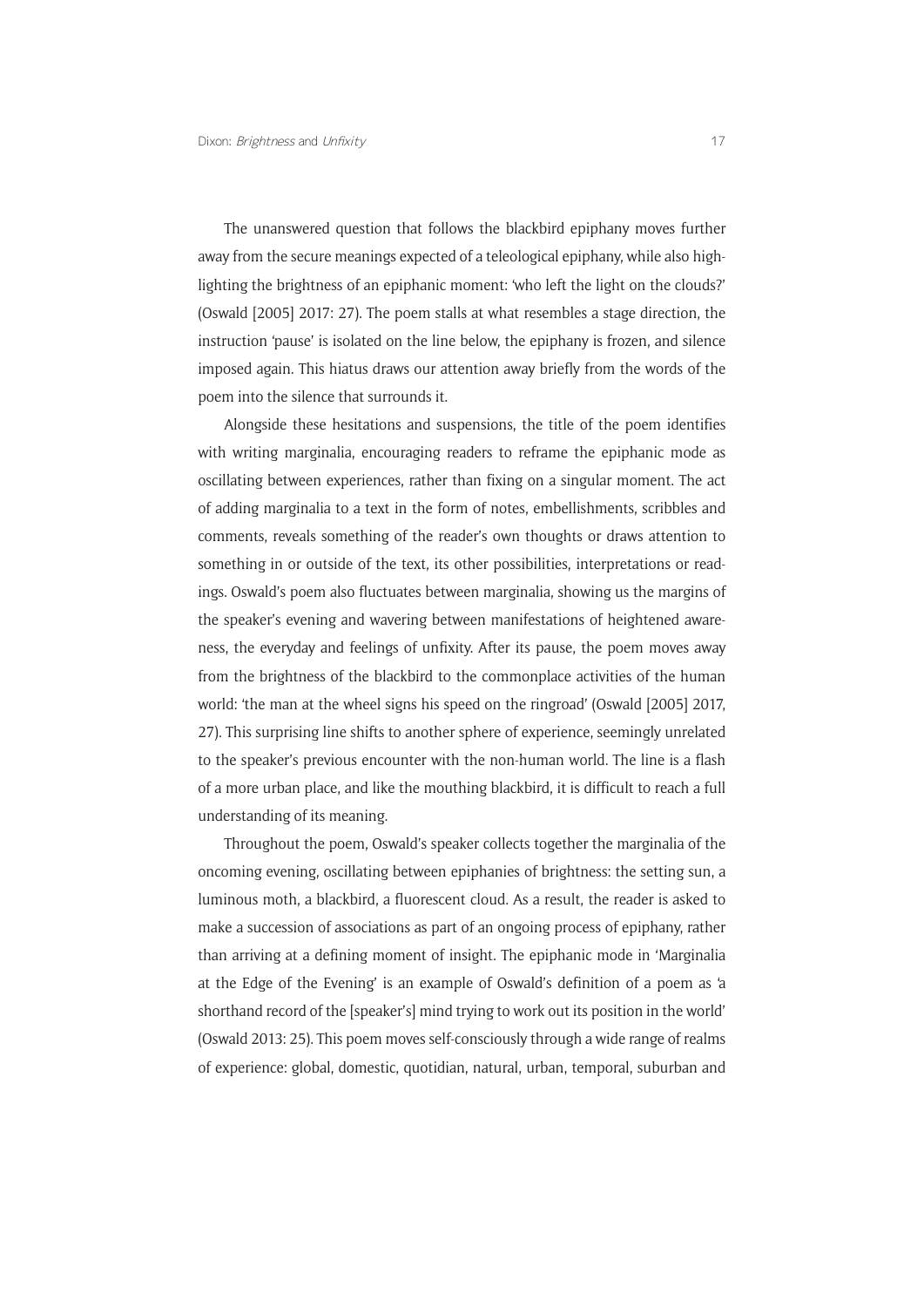astronomical. At the direction 'pause' on line 15, both speaker and reader perceive this process in a way that is also suggestive of Nichols' definition of epiphanies as 'mind-brains in the act of becoming aware of their own activity' (1999: 478). Until the final lines, the speaker is constantly re-positioned in an unsettling experience of unfixity, and even at the close of the poem readers are within reach of the speaker's outstretched arms and the heightened moments once considered passed:

right here in my reach, time is as thick as stone and as thin as a flying strand

it's night and somebody's pushing his mower home

to the moon (Oswald [2005] 2017, 27)

These lines turn away from the concrete marginalia of the bike, the fields, the spider, the moth, the blackbird, the man driving on the ring road, towards the abstract concept of time. The speaker imagines, paradoxically, that time is both in and out of her reach: being as 'thick as stone' it is impenetrable and being as 'thin as a flying strand' it is elusive. Suspended between the two similes, as she was between the 'here/ not here' of the opening, she can ultimately achieve neither state in yet another experience of unfixity. The next stanza break propels us not towards the traditional 'epiphany-raiser' (Tigges 1999: 26), the star, but nonetheless to the brightness of the moon. Isolated on its own line and indented, uniquely for this poem, 'to the moon' is dislocated from the main body of the poem, hinting like a stage direction that might be read as an imperative. In effect, the poem directs us towards the unreachable and unknowable within the realm of quotidian human experience.

'Marginalia at the Edge of the Evening' encapsulates key elements of Oswald's epiphanic mode across the poems in *Woods etc.*, a collection which comprises epiphanies of brightness and unfixity, and presents epiphany as an ongoing process of unconcealment and suspension, rather than a singular moment of revelation. Oswald's open iterations of the epiphanic mode, in both content and form, provide us with alternative ways of reading epiphany, readings that reframe and expand this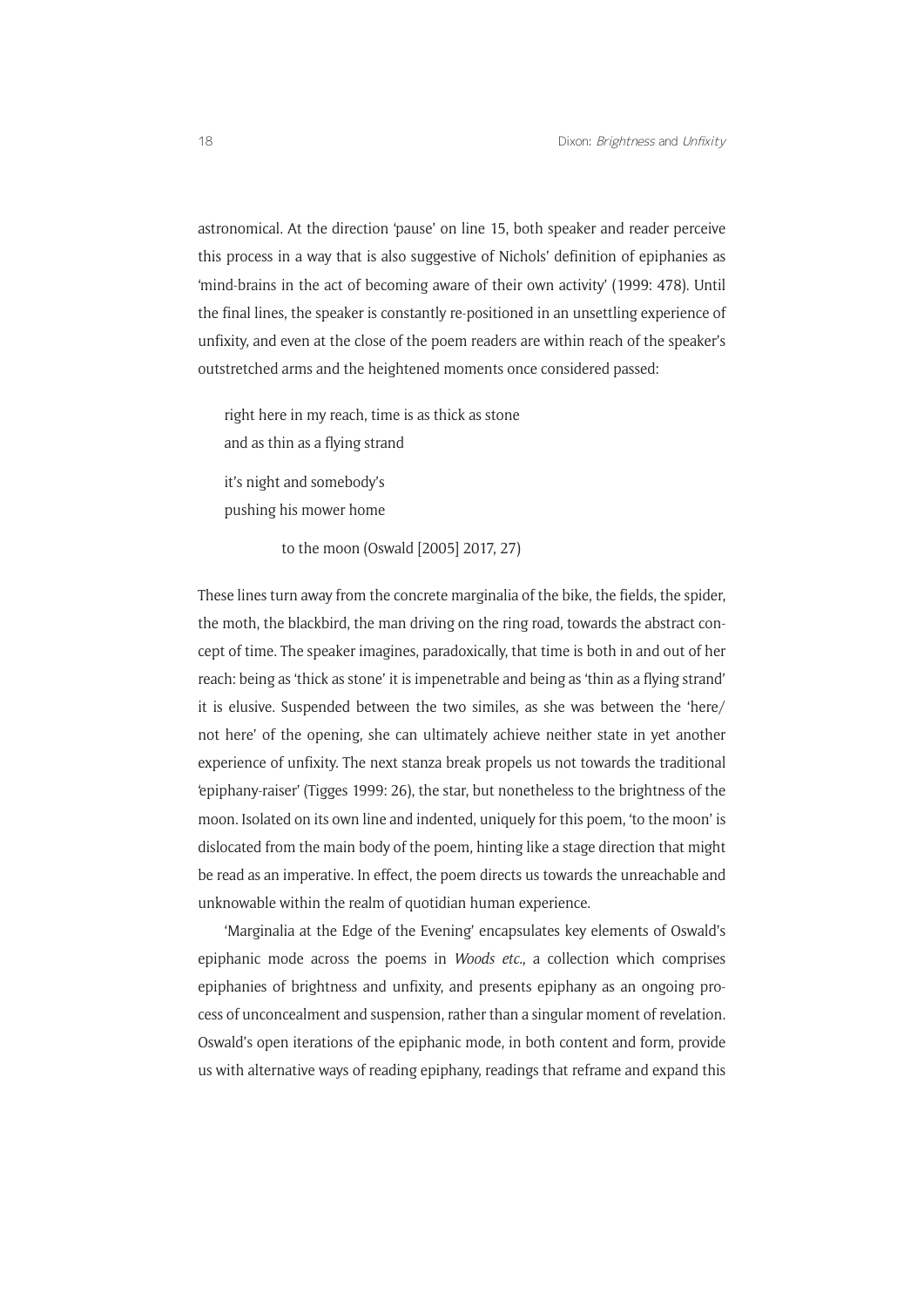deep-rooted literary concept in poetry not generally considered to be experimental or avant-garde. In particular, Oswald embraces the messiness that Hales advocates for contemporary poetry and also moves away from the predominant paradigms censured by poet-critics such as Perloff and Hejinian. These new critical readings suggest that to limit our understanding of epiphany in mainstream poetry to a narrow teleological concept can only be reductive and dismissive. Beyond Oswald, the poetry of Kathleen Jamie and Liz Berry also troubles the prevalent paradigm of rigidly linear, contrived and teleological epiphanies. The epiphanic modes of these poets are also disconcerting and problematic and illustrate how epiphany can function as a fluctuating process rather than a sudden and singular moment of insight. Poems within Jamie's collection *The Overhaul* (2012) and Berry's collection *Black Country* while seemingly syntactically clear and un-experimental in approach, nonetheless, present more unsettling, nuanced and enigmatic epiphanies than we might expect.11 Therefore, even as we take account of the rich literary and critical legacy of epiphany: the 'family resemblance[s]'(Nichols 1999: 474), it is important to consider how poets working in both mainstream and experimental fields are expanding and recasting this literary concept beyond the closed, linear and uniform paradigm it is often accused of being.

#### **Competing Interests**

The author declares that they have no competing interests.

#### **References**

Beja, M., 1971. *Epiphany in the Modern Novel*. London: Owen.

Berry, L., 2014. *Black Country*. London: Chatto & Windus.

Collinson, D., and Kathryn Plant, [1998] 2006. *Fifty Major Philosophers*. London: Routledge. DOI:<https://doi.org/10.4324/9780203028629>

de Man, P., 1984. *The Rhetoric of Romanticism*. New York: Columbia University Press. Etter, C., (ed.) 2010. *Infinite Difference: Other Poetries by UK Women Poets*. Exeter: Shearsman Books.

<sup>&</sup>lt;sup>11</sup> Further discussion of these poets, and other contemporary women poets, in relation to epiphany is forthcoming in a monograph by this author.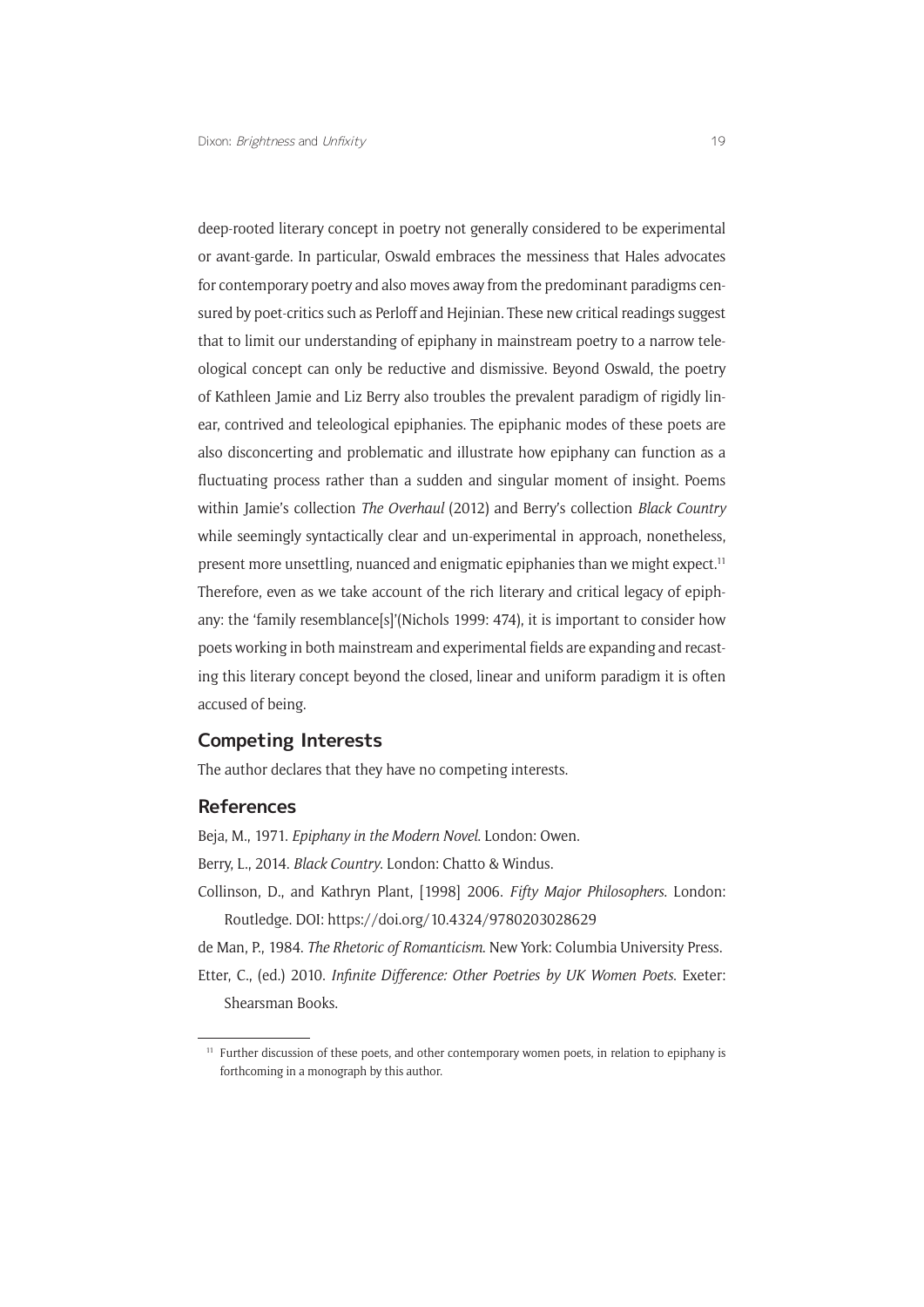- Heidegger, M., [1927] 1996. *Being and Time. A Translation of Sein und Zeit,* trans. by Joan Stambaugh. Albany: State of New York Press.
- Hejinian, L., 1985. 'The Rejection of Closure'. [https://www.poetryfoundation.org/](https://www.poetryfoundation.org/articles/69401/the-rejection-of-closure) [articles/69401/the-rejection-of-closure.](https://www.poetryfoundation.org/articles/69401/the-rejection-of-closure)
- Jamie, K., 2012. *The Overhaul.* London: Picador.
- Johnson, S.H., 1992. *The Space Between: Literary Epiphany in the Work of Annie Dillard*. Ohio: Kent State University Press.
- Joyce, J., [1901–2, 1904] 2001. *Poems and Shorter Writings*. London: Faber and Faber.
- Joyce, J., [1914] 1993. *A James Joyce Reader*, ed. by Harry Levin. London: Penguin.
- Joyce, J., [1944] 1963. *Stephen Hero*. New York: New Directions.
- Langbaum, R., 1983. 'The Epiphanic Mode in Wordsworth and Modern Literature'. *New Literary History* 14(2): 335–358. DOI:<https://doi.org/10.2307/468689>
- Losey, J., 1999. '"Demonic" Epiphanies: The Denial of Death in Larkin and Heaney'. In Tigges, W. (ed.), 1999. *Moments of Moment: Aspects of the Literary Epiphany*, 375–400. Amsterdam: Rodopi.
- Nichols, A., 1999. 'Cognitive and Pragmatic Linguistic Moments: Literary Epiphany in Thomas Pynchon and Seamus Heaney'. In Tigges, W. (ed.), *Moments of Moment: Aspects of the Literary Epiphany*, 467–480. Amsterdam: Rodopi.
- Oswald, A., 1996. *The Thing in the Gap-Stone Stile*. London: Faber and Faber.
- Oswald, A., 2000. 'The Universe in time of rain makes the world alive with noise'. In Sarah Maguire (ed.), *A Green Thought in a Green Shade: Poetry in the Garden*. London: The Poetry Society.
- Oswald, A., [2002] 2010. *Dart*. London: Faber and Faber.
- Oswald, A., [2005] 2007. *Woods etc.* London: Faber and Faber.
- Oswald, A., 2013. 'Face to Face: Alice Oswald'. Interview with Deryn Rees-Jones. *Poetry Review* 103(4): 23–33.
- Perloff, M., 2012. 'Poetry on the Brink: Reinventing the Lyric'. [http://bostonreview.](http://bostonreview.net/forum/poetry-brink) [net/forum/poetry-brink](http://bostonreview.net/forum/poetry-brink).
- Tigges, W., 1999. *Moments of Moment: Aspects of the Literary Epiphany*. Amsterdam: Rodopi.